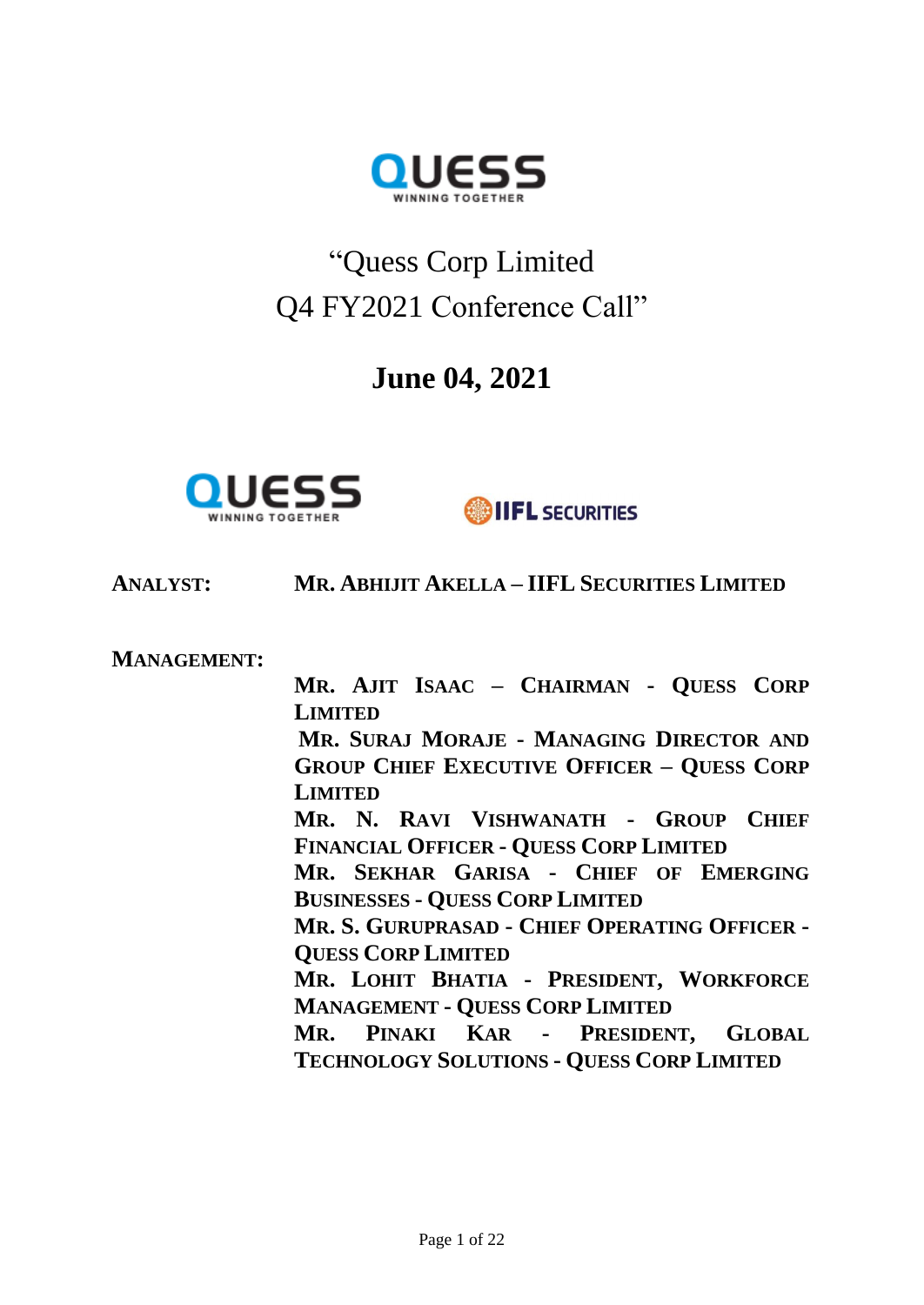

- **Moderator**: Ladies and gentlemen, good day and welcome to the Quess Corp Limited Q4 FY2021 earnings conference call, hosted by IIFL Securities Limited. As a reminder, all participant lines will be in the listen-only mode and there will be an opportunity for you to ask questions after the presentation concludes. Should you need assistance during the conference call, please signal an operator by pressing "\*" then "0" on your touchtone phone. I now hand the conference over to Mr. Abhijit Akella from IIFL Securities Limited. Thank you and over to you Sir!
- **Abhijit Akella**: Thank you Steven. Ladies and gentlemen, good morning and thank you for joining us on the 4Q FY2021 post results conference call of Quess Corp. It is my pleasure to introduce the senior management team of Quess who are here with us to discuss the results. We have with us Mr. Suraj Moraje, Managing Director and Group CEO; Mr. N. Ravi Vishwanath, Group CFO; Mr. Sekhar Garisa, Chief of Emerging Businesses and Corporate Development; Mr. S. Guruprasad, Chief Operating Officer, India Region; Mr. Lohit Bhatia, President, Workforce Management; and Mr. Pinaki Kar, President, Global Technology Solutions. We will begin the call with opening remarks by the management team and thereafter we will open up the call for the Q&A session. I would now like to hand the call over to Ms. Divya Dhawan from E&Y to take proceedings forward. Thank you and over to you Divya!
- **Divya Dhawan:** Thank you Abhijit. Good morning everyone and thank you for joining our earnings call today. Please note that results and presentations are already uploaded on our website. Anything we say which refers to our outlook for the future is a forward-looking statement and that must be read in conjunction with the risk that the company faces. These uncertainties and risks are included, but not limited to what we have already mentioned in the prospectus filed with SEBI. With that said, I will now turn over the call to our Managing Director and Group CEO, Mr. Suraj Moraje. Over to you Sir!
- **Suraj Moraje:** Thank you Divya and thanks to each of you for being here today. Your presence means a lot to us. We are in an era that can feel Sisyphean at times, and I hope you and your loved ones are staying physically and mentally safe. Most importantly, I hope you are keeping yourselves optimistic – these times can feel dark, but we must believe that our children's best days are still ahead. Indeed a short history of mankind shows that whenever the future does happen, it will be bright.

Let me start by giving you an overview of the business and then hand over to Ravi to walk you through the financials. We will then be happy to take your questions.

'What's good for society is good for Quess". Over the last year, Quess has been at the forefront of the war against COVID. During the second wave we have mobilized talent for temporary hospitals, setup vaccination camps, and delivered oxygen support. Even while society was in lockdown, we fumigated, managed and secured hospitals, airports, and countless other essential infrastructure on behalf of our clients. And while our fellow citizens were ensconced in their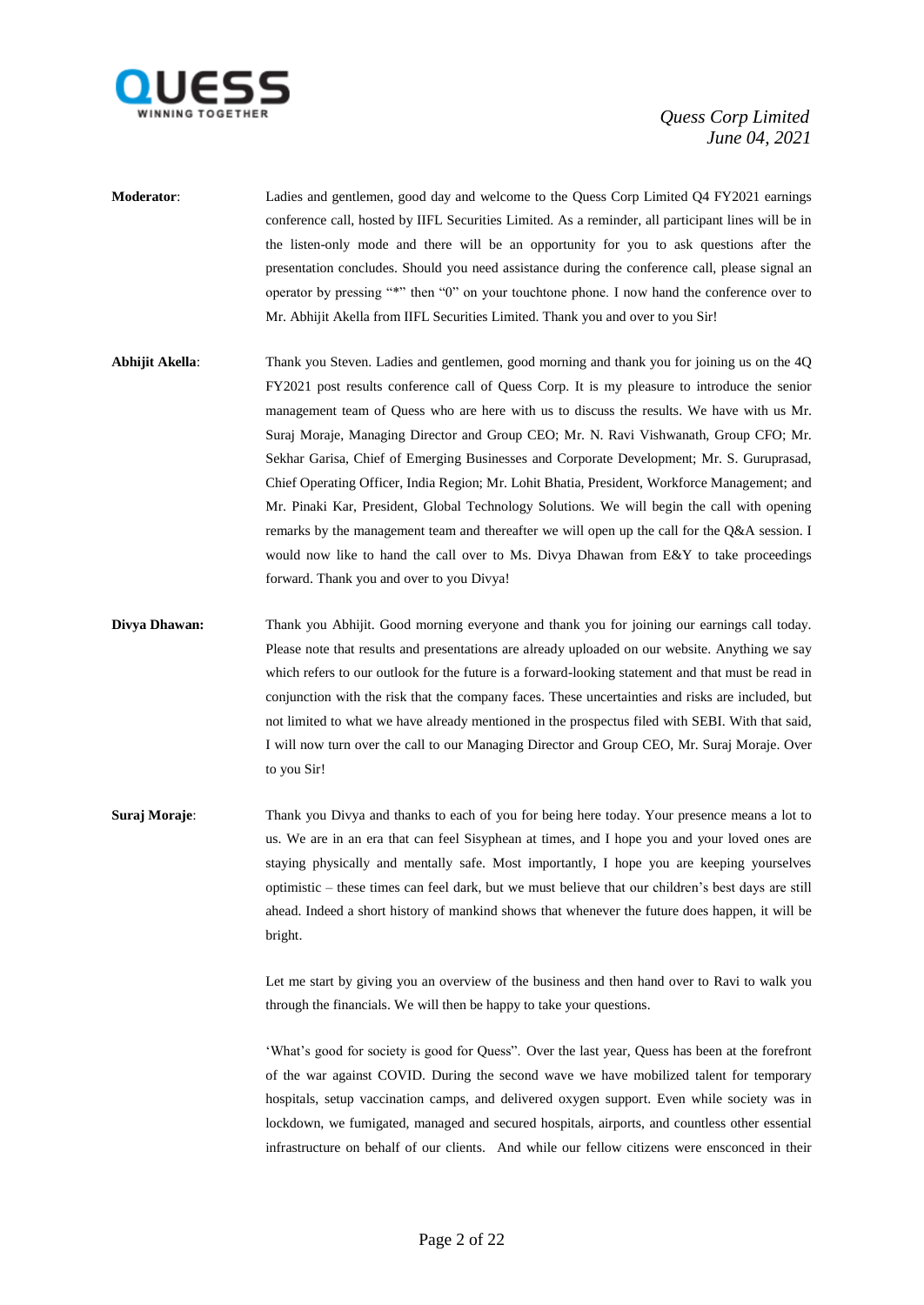

homes, our associates were out at the frontline in healthcare, ecommerce, retail and manufacturing jobs to keep our economy running .

Whilst doing this, we have prioritised employee well-being & safety in every way possible. We created Quick Reaction teams across states for employee support, mobilised medical and psychological support, and worked closely with customers to enhance insurance covers. Our WorQ app has re-oriented focus towards COVID appropriate behaviour along with a campaign to encourage employees to register on the CoWin application for vaccination doses. We are seeing significant vaccine hesitancy that we are trying to overcome.

Today, across our operating asset management platform, about 30% of our frontline warriors have already been vaccinated. Our employees have participated in numerous community welfare programs, sponsoring and distributing meals, dry ration and personal kits, personal protection kits to frontline workers, teachers and students in adopted schools. With such purpose, it is no wonder that Quess has once again emerged as a great place to work®.

On business and financial matters, like many, we have had a roller coaster of a year. After a 19% reduction in revenues in Q1, the institution that emerges from Q4 is one that has only grown stronger across all metrics, be it customer acquisition, operational efficiency, digitisation, cash management, or leadership development.

Indeed, after seeing our business shrink in Q1, we grew our topline ahead of the market at an average of 7% to 8% per quarter. Our normalized PBT for FY2021 closed higher than that for FY2020, reflecting our focus on operational efficiency and simplification of the business in the balance sheet and we ended the year with almost 99 Crores of net cash versus 355 Crores of net debt a year ago.

Q4 especially ended the year with exceptional momentum. Were it not for the impact of INR 119 Crores one-time ECL provision, that Ravi will talk about, on the legacy government business and a 20 Crores COVID related impact on our TSD and foods businesses, our EBITDA actually would have been 5% higher than the same quarter a year ago. This reflects a strong growth in each platform, a testament to the superior execution of our teams be it across sales, efficiency or collections.

Our sales momentum has been strong with over 700 new customers acquired in the year. We have doubled down on cross-sell, as you know and had 55 wins worth an annual contract value of 250 Crores. These deals include some marquee solution sales, things never tried in the industry before, with cross selling now accounting for approximately a tenth of our incremental sales and showing a considerable better bang for the sales buck than cold calling. We are encouraged by the impact of our efforts and will invest more time and energy this year to improve further on this front.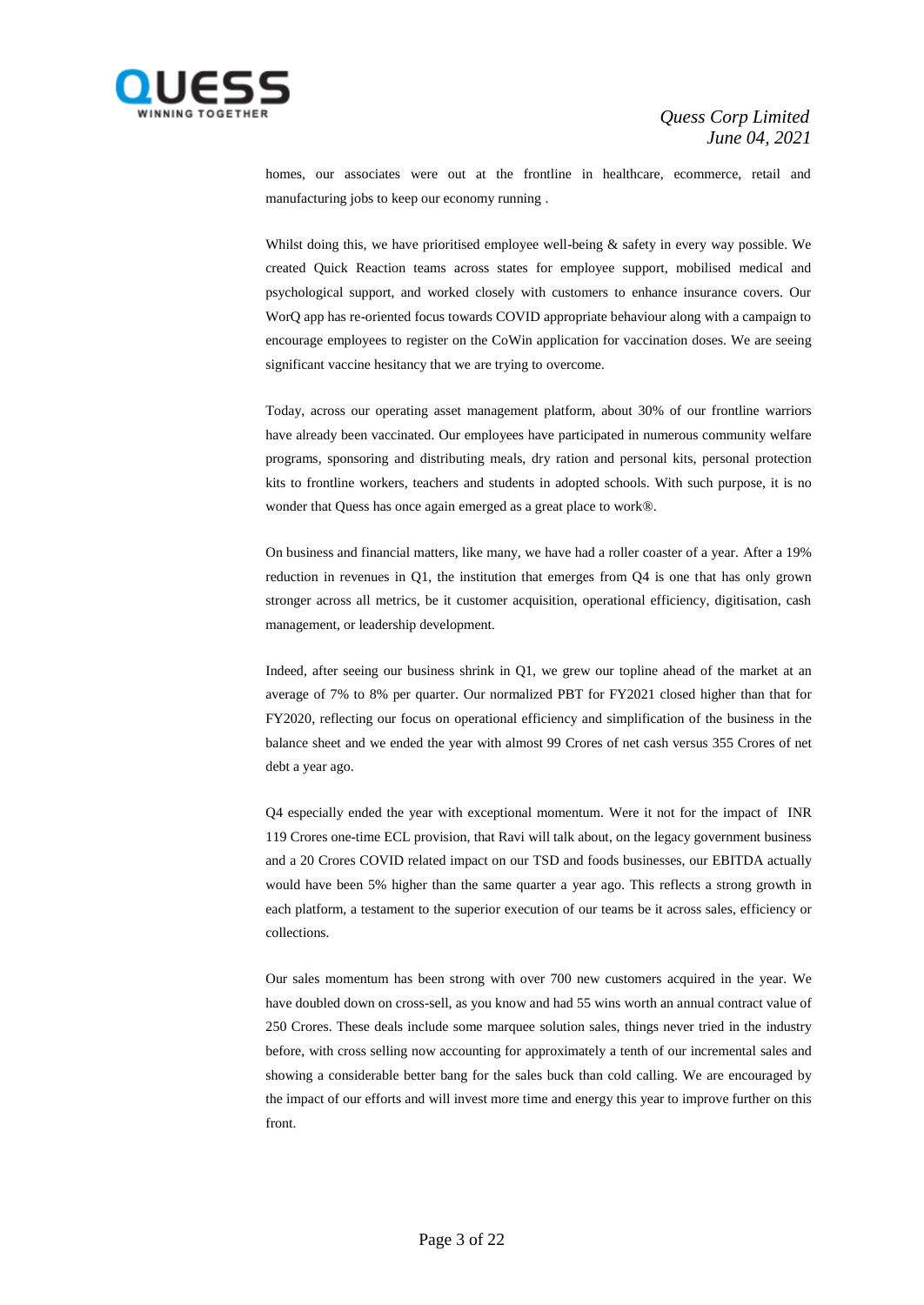

Let me move on to specifics starting, as usual, with our WFM platform, which exited the year having recovered close to where we came in, and having grown headcount at over 20% in H2. GS associate headcount grew 13% quarter-on-quarter on the back of about 60000 gross additions benefiting from telecom, BFSI, manufacturing and a gradual recovery in retail. 29 new deals contributed an incremental headcount of under 9000, taking total new customer wins in GS in the year to 96.

One interesting thing about this customer addition is that it shows that India's shift towards outsourcing and flexi model is real. 40% of new GS customers in Q4 were first-time outsourcers using general staffing for the first time. We are seeing a flight to quality in the market, not just in GS but across businesses, that should continue to play in our favor especially as the new labor laws are hopefully notified over the coming months.

Within GS our focus on value-added services is starting to show up in our numbers with VAS contributions to gross margin being at its all-time high. We will continue to drive this further in its large part driven by a handful of outcome-based pilots across verticals where we are providing customers not only staff, but working with our customers to increase productivity of those staff and getting paid linked to the productivity. We expect this contribution of VAS to our gross margin to increase steadily as we gain in experience and confidence.

GS has invested significantly in specific new sales capabilities during the quarter, we will continue to do so in Q1. Deal cycles have become longer, and we believe that sales capabilities will benefit us when markets open as they did in H2 and we will continue to invest. Taskmo, the country's leader in gig economy tasking, which we invested in in Q3, has added a range of lockdown resilient activities, including experimenting with phlebotomy. This business shows impressive revenue growth and has already started benefiting from the heft of new deals from our existing GS customers.

Moving on to our domestic IT staffing business, which continues to be in demand and enjoys a rich environment. Our focus on higher margin profiles in the digital space has propelled our EBITDA up 54% in FY2021 versus the year before. The business acquired about 95 new customers in the year, leveraging new models such as Hire Train and Deploy, MSP and RPO to increase share in GICs. We believe this business will continue to be resilient to COVID and continue to be in a sweet spot from a demand perspective. At this moment, our focus is on ramping up our delivery capabilities, leveraging our technology assets and sourcing, screening, on-boarding and deploying candidates.

Outside of India, our Middle East business has seen its best year ever in FY2021 and we expect this momentum to continue into the coming year. Our APAC business has renewed management focus and should start showing significantly in their traction in FY2022.

The third part of our workforce management platform, our training and skill development business, mobilized its operations sufficiently to breakeven in Q4 despite operating at about 50%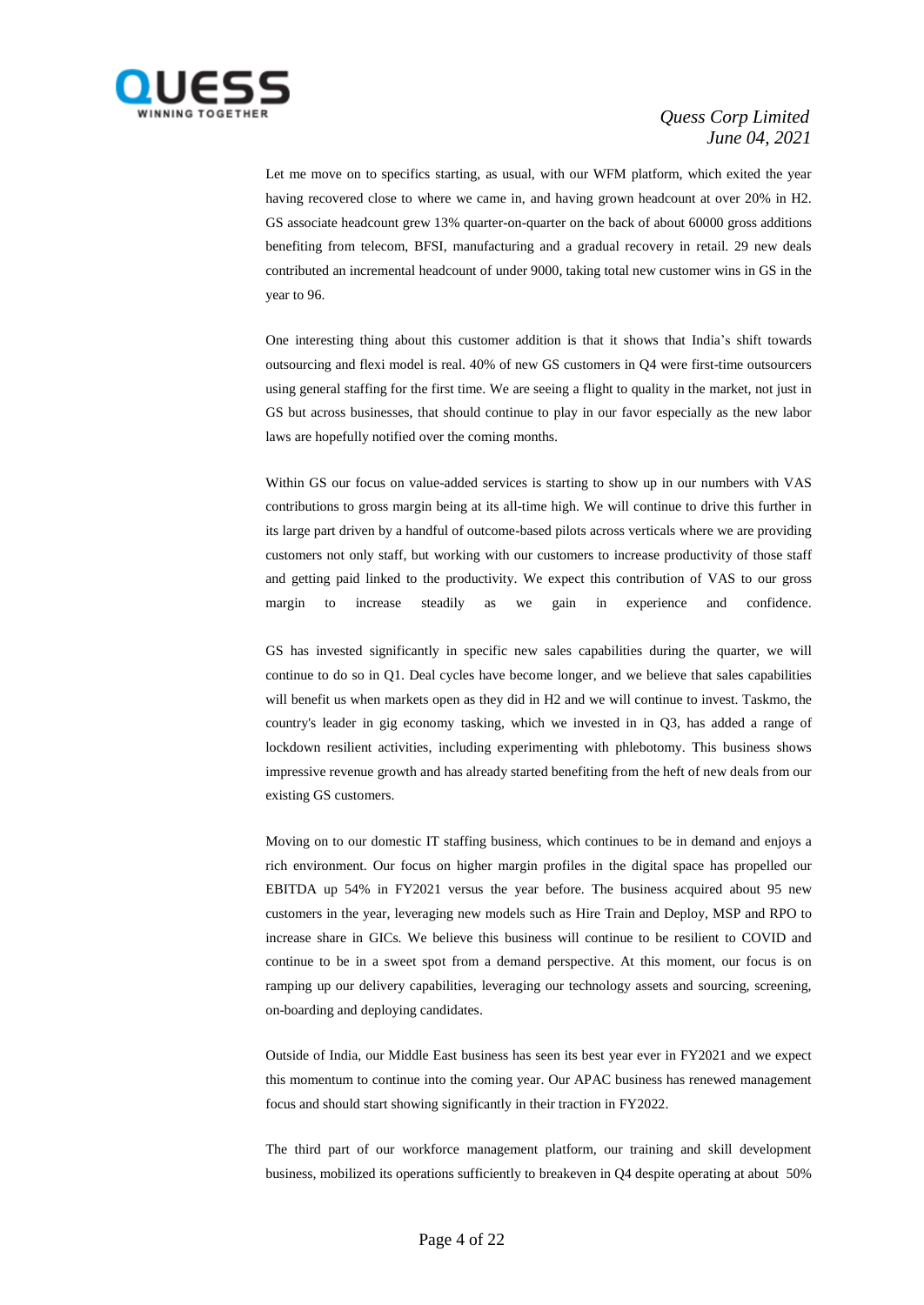

capacity following social distancing norms. Given the second wave, the business is expected to see setbacks in Q1 again this year. We stay committed to running off the B2G business and at this point our focus is on closing out the legacy government projects, driving collections and further optimizing productivity even while we explore new B2B models. So, that is WFM platform for you.

Let me move on to the global technology solutions platform, which had a very strong Q4. It has been our highest EBITDA contributor in H2 and as you can see in our presentation, ended the year at higher EBITDA margins from the year before.

I will talk about each of the four service components of this business. First, platform-based services. We have two platforms, one, the InsureTech platform in our MFX subsidiary in the US and two, the HRO platform in our Indian subsidiary, Allsec. Integrated go-to-market in the InsureTech business has resulted in 10 contracts wins in FY2021 versus just 4 in FY2020 with platform-led revenues contributing to 80% plus of our US revenues today.

On the HRO business platform, the second platform, delivered by Allsec, we had 44 new wins in FY2021 versus 39 the year before and the number of pay slips processed per quarter grew from 2.1 million to 2.6 million in Q4 Y-o-Y. Note that this growth was without the typical 6% to 7% same customer growth that comes from employee growth at existing customers in a typical year. The high margin of these platform businesses make us even more excited for profitable growth in the quarters ahead and we are doubling down on modernization and more aggressive sales in both of these areas.

The second platform, our CLM platform, includes both voice and non-voice. 80% of this business is for domestic customers, delivered mainly by Conneqt, and the rest is for American customers, delivered mainly by Allsec. 11% of our revenues came from non-voice in Q4 up from 9% in the same quarter last year. Our teams are working harder to convert more of our CLM customers to omni-channel users by our unique CLM-in-a-box solutions and we are pushing for more progress there.

The third part of our GTS platform is our non-voice BPO. This is largely done at Conneqt with a focus on collections, which we are also in the process of platformising. We are India's leading professional collections company and, despite low volumes early on in the year due to RBI moratoriums, we ended Q4 almost flat versus a year ago, with five new customers introduced to the service line in the year. Our business faced some challenges in Q1 again since our feet on street are unable to fulfill last mile travel, but we will see how that plays out.

Note that we also have a domestic F&A business, which is part of our non-voice BPO. We had six wins in the year and we expect this service line to double in revenue in FY2022. We will continue to focus on building this project.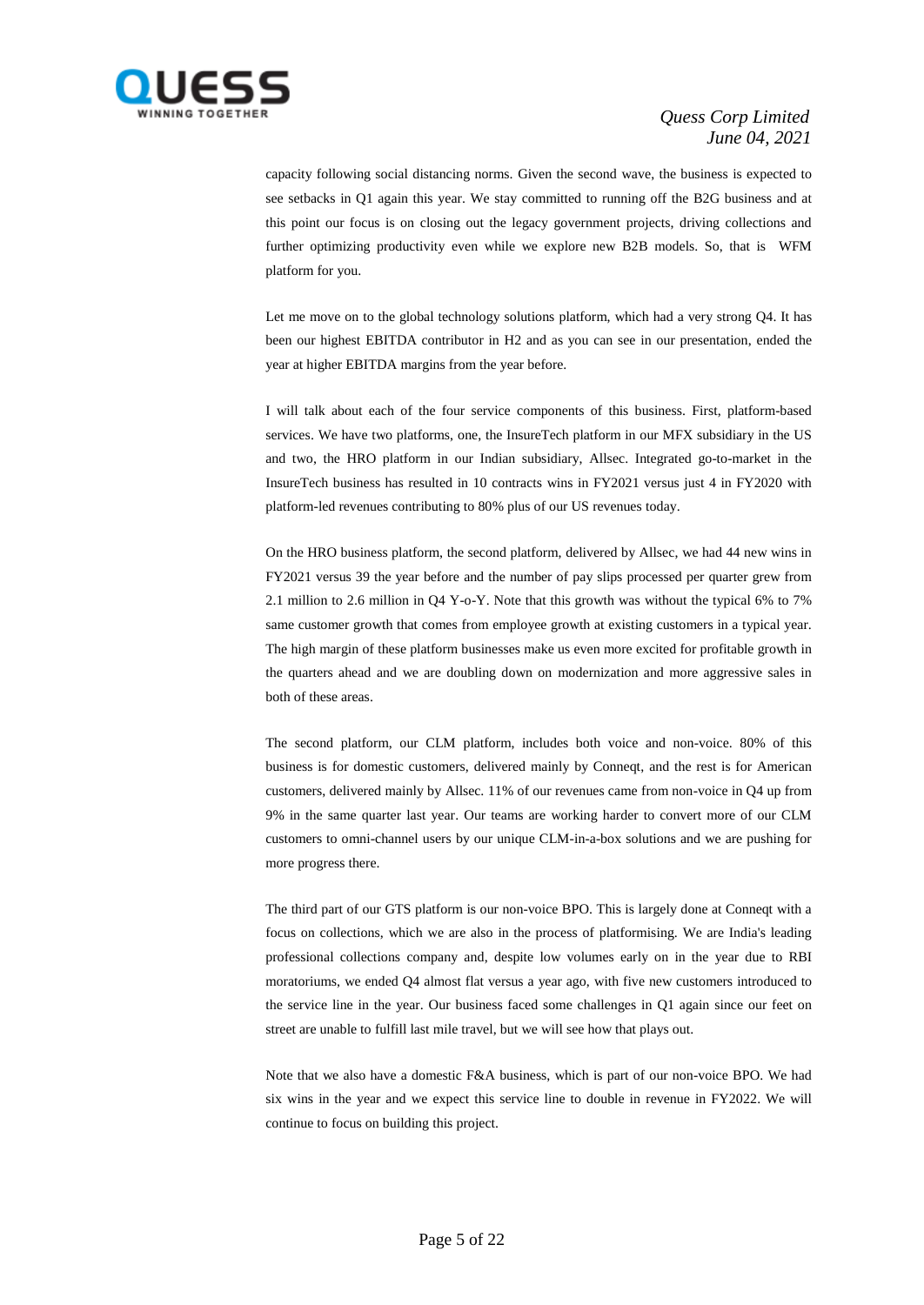

The fourth part of our GTS platform is IT Services. FY2021 was a good year for our IT services business, both in India and in Canada. In India, the business reached a critical mass of about 60 Crores in revenue, acquiring 16 customers versus 6 the year before. We have observed the real paucity of quality players in the Indian domestic IT services space and we will continue to build our presence here, adding new service lines to our existing Infra Management and Cyber Security capabilities. In Canada, we introduced Managed IT Services business early in the year and over four quarters this will now contribute to about 10% of our gross margin in Canada.

Before I move on from GTS, I would like to spend a minute on Conneqt. Honoring the put option exercised by Tata Sons in November 2020, we have acquired the balance 30% stake in Conneqt for a consideration of 208 Crores in April. The price paid for this transaction was well within our balance sheet provisions and the valuation extremely lucrative at less than 4x EV to EBITDA. We are excited to fully own Conneqt. The business has executed superbly since our acquisition, growing pre-COVID revenues at a 14% CAGR and operating EBITDA at a 19% CAGR. The improved focus on execution, growing from the Quess culture, is apparent in the net promoter score growing from 14% at the time of acquisition to 60% in the quarter just passed. The reliance on our top 10 customers has come down, with revenues from these customers going down from 74% to 54%. Conneqt will continue to be our springboard in the IT and ITES space, with full ownership enabling us to optimally realize synergies.

Let me now move on to OAM where I would like to highlight some of the recent growth. Q4 has witnessed a recovery in our Integrated Facilities Management business, with the exception of IT, ITES and education sectors, which accounted for 49% of pre-COVID revenues. We had a particularly strong run in the aviation sector where we won contracts with three airports in Q4. We also saw strong customer acquisitions in healthcare, pharmaceutical, manufacturing, and logistics/e-commerce. We will continue to focus on these sectors, deepening our verticalization further to gain market share, doubling down on sales capacity and expertise. We expect disinfection services to be the new norm for hygiene and we expect these to augment our revenue lines. Our AI driven solutions to manage onsite operations, including digital platform for our food services, are expected to bring operational efficiency and productivity. Our workforce management app, WorQ, has now become mainstream for managing attendance and consuming training content with 75% of our associates in IFM being on this platform.

We are hopeful that our revised business strategy of tech enabled integrated solutions and crossselling and doubling down on sales will bring value-added delivery to our clients and fuel our growth in FY2022. Q4 also saw Terrier security services win 11 major contracts in the security services space and 4 major contracts for man-tech. 85% of our associates today are using our proprietary WorQ application, enabling 403 digital training sessions, covering almost 80% of the associate's strength.

We have also introduced a well-used digital supervisor workflow, which allows us to digitally check on our guards for alertness in real time. I am happy to report that effective collections at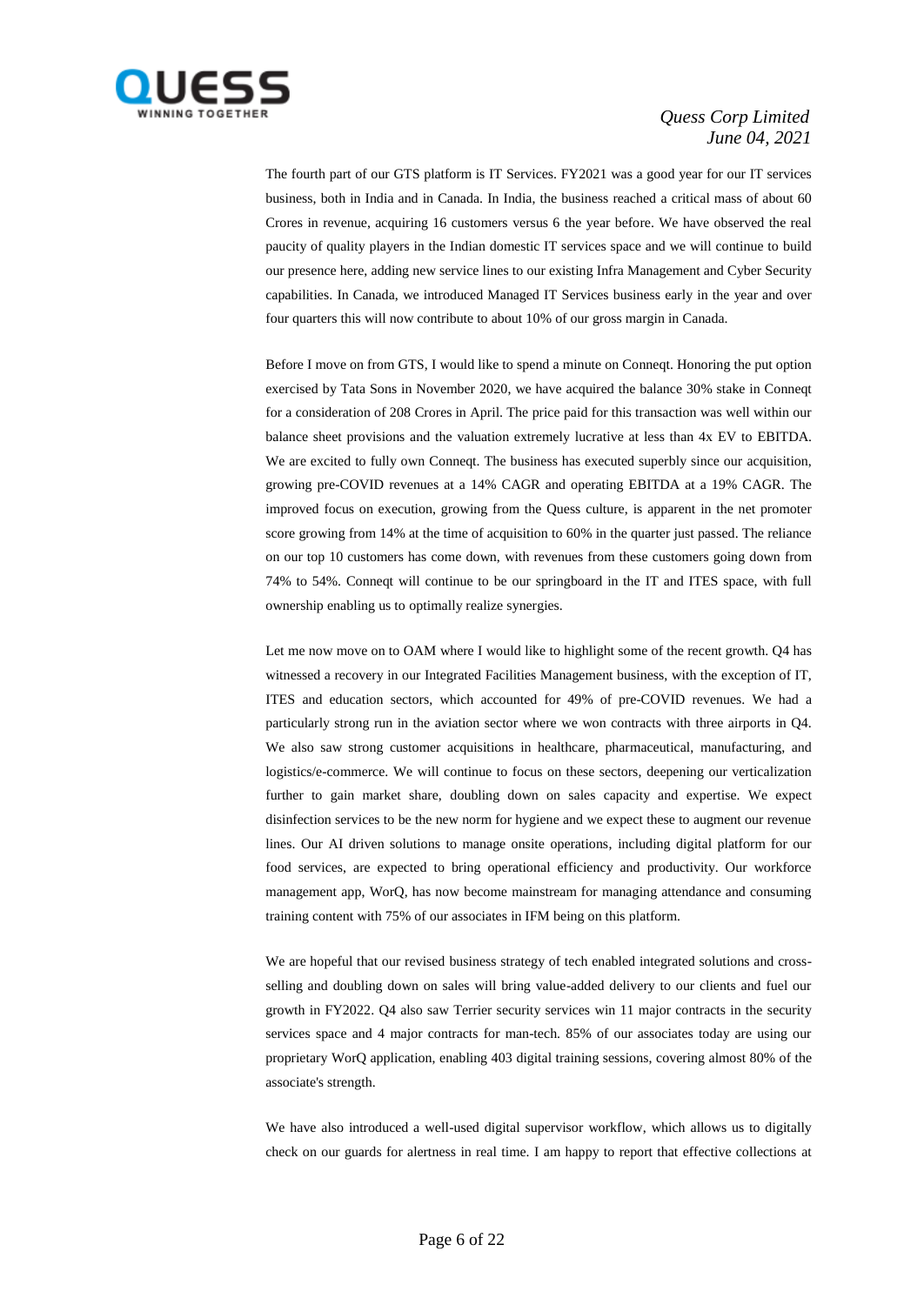

Terrier has helped it clear its entire borrowings in the form of inter-company loans from Quess in the quarter.

Our industrial business is also seeing momentum. With an 11% QoQ revenue growth and a clear market shift visible amongst our customers to move from local unorganized contractors to O&M experts as industry moves towards Industry 4.0 and the need for training and productivity improves. The business won 15 new clients during the quarter; including our first ever win in the Fertilizer vertical. We also debuted in Specialized Technical manpower recruitment space, winning a contract with an Alloy and Steel company. So that was the OAM platform.

Let me move to our emerging businesses. After a weak-COVID induced start, Monster had a good year, both in terms of sales and operating metrics. An aggressive sales transformation helped turnaround our sales trajectory with the business acquiring more customers in Q4 than it has in many quarters in the past years, and across geographies too. Q4 2021 witnessed a strong growth in key operational metrics like candidate acquisitions, job postings, and so on and so forth and you will see more details in our investor presentation.

We continue to strengthen our team and there has been good momentum there. Having doubled our Product and Tech team to accelerate our product innovation through intelligent and personalized search and recommendation, video profiles, automated hiring data security etc.

Our after sales installation and service business, DigiCare, continues to execute well in the B2B2C space, attending close to 2 million service requests in the year. Through the year, the team focused on slow profitability, which is also ~80% of our service centers being profitable, despite significant COVID impact in Q1 and half of Q2. We continue to remain focused on service excellence through our tech-driven approach and we are building a direct to consumer business for product and services.

I want to talk about QJobs briefly. I am happy to say that QJobs has firmly established itself as the most effective platform in the market for recruiters to use in hiring blue-collared professionals digitally. It has crossed half a million downloads with probably under Rs.4 spent on customer acquisition per customer. We have 1100 customers and a little under 200,000 active job openings across four cities. In some of the higher volume roles, QJobs has enabled recruiters to hire 1 in 4 to sometimes, in some cases, 1 in 2 contacted candidates. Just think about the impact that has on recruiter productivity where traditionally recruiters are used to hiring one to two out of every ten people they contact. QJobs, through its superior screening, credentializing, and testing processes allows as high as 1:2 and this is something that we are going to keep driving. We are very excited about. In our key businesses such as Staffing and Terrier, we have had months where more than 10% of our gross hirers have actually been on QJobs.

Our employment benefits platform, earlier called MarQet, is now re-branded as Dash, has had a very good first year, signing up 100+ partners and serving more than 4000 associates over the year with a loan volume in March of around 2 Crores issued by our partner NBFCs. We continue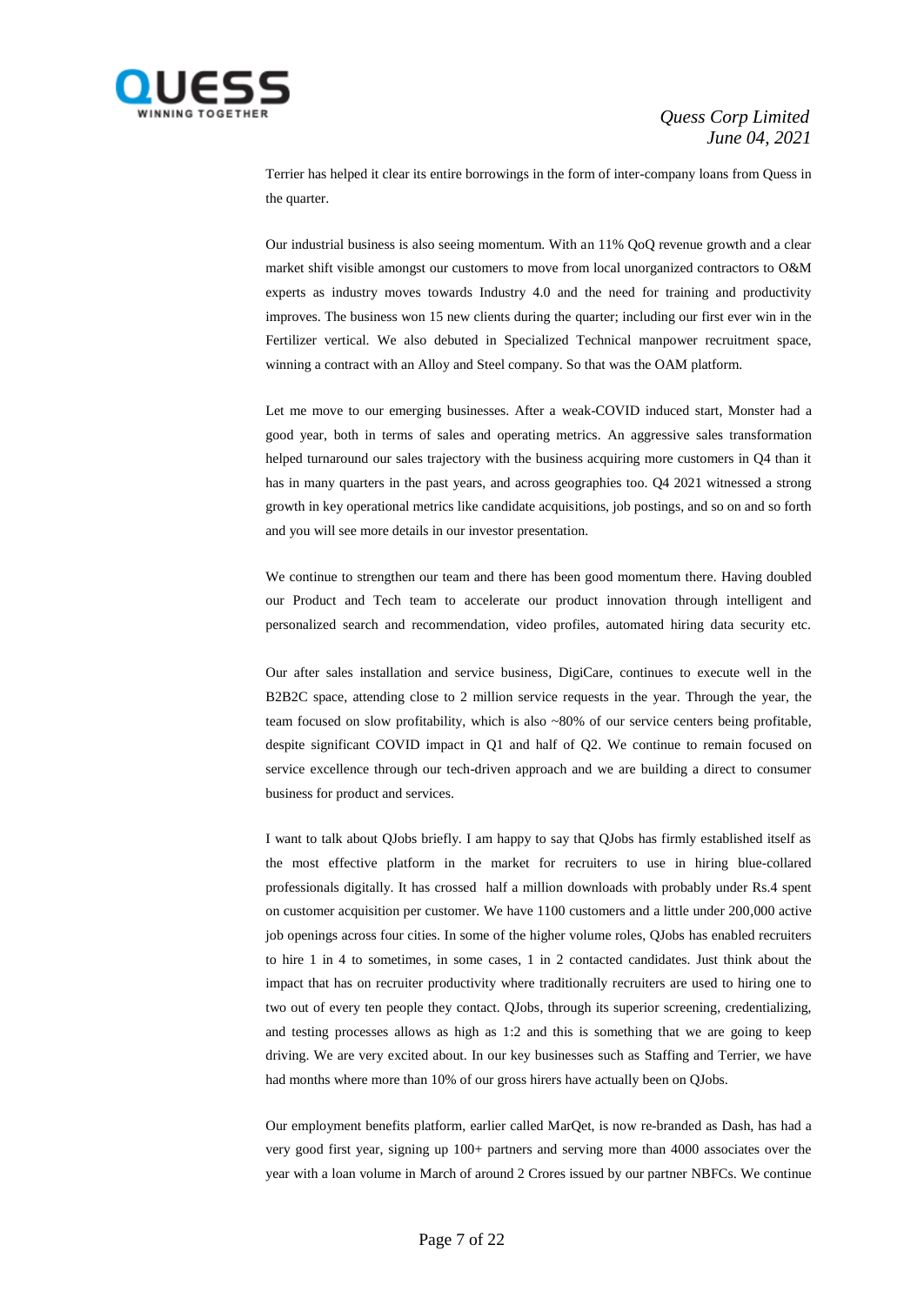

to remain excited about the possibility of making it a one-stop employee benefits and engagement platform. So that has been an overview of our platforms.

I will talk a little bit around the operational side. I am happy to inform you that our cost management remains in good shape even as our businesses scaled up in Q4, travel returned; people did come back to offices, before the fresh wave. Our indirect cost, which exited FY2020 at a run rate of 74, crore were down to about 51 Crores in Q4. We do think that they will go up this year, as we have passed on salary increments, bonus can come back and travel started. Bonuses go up and travel and expenses return but we will keep a close watch on this, while launching several additional initiatives such as further space rationalization, subcontractor cost optimization, further IT cost reductions, and organization design optimization.

Our organization health has also further strengthened over FY2021. We have a strong leadership team, much more standardization in our processes, and a huge hunger for success. When we laid out our 2023 vision to you on March 5, 2020, none of us knew exactly how disruptive COVID would be to our lives and to our businesses. I am immensely proud of each member of my management committee and of each Quessian for the perseverance, s/he has demonstrated. We are collectively proud of our purpose and resolute in our goals and I assure you we will not waiver.

Our cash generation continues to be robust. Our OCF generation last year in FY2021 was double that in FY2020. Our cash conversion is at a historic high and this is on the back of much better balance sheet management, cash management, customer collections and tax collections. We continue to watch our cash management carefully and we will continue to deliver well on this parameter.

In line with this, it has been a real pleasure to reward our shareholders with our first ever dividend payout, in line with our new dividend policy, where we have committed that we will return 33% of our free cash flow, approximately over the next three years, back to our shareholders in either dividends or buybacks. We remain committed to this.

Moving from last year to the present, I am sure you want a sense of what impact the current wave will have on our businesses. Overall, to date, the current wave appears likely to be less harmful to our business than the first wave. This is partly attributable, thankfully and frankly, to the human element. At this point, our clients, and us are more focused on employee safety and vaccinations in the face of higher illnesses and sadly, mortality. To date, we have not received a single material request for employee demobilization. Beyond this, the business volumes impacted by the first wave of COVID in IT/ITES, education verticals of IFM, food, Terrier had only partially recovered by end of Q4, so we see less of a negative impact on these businesses at that time.

Having said that, we are clearly seeing the dampening of the momentum built over Q3 and Q4, we are not perturbed, we see how we can execute, we see that we can build momentum back quickly, but at this point, clearly the momentum is down over the last three or four weeks. Three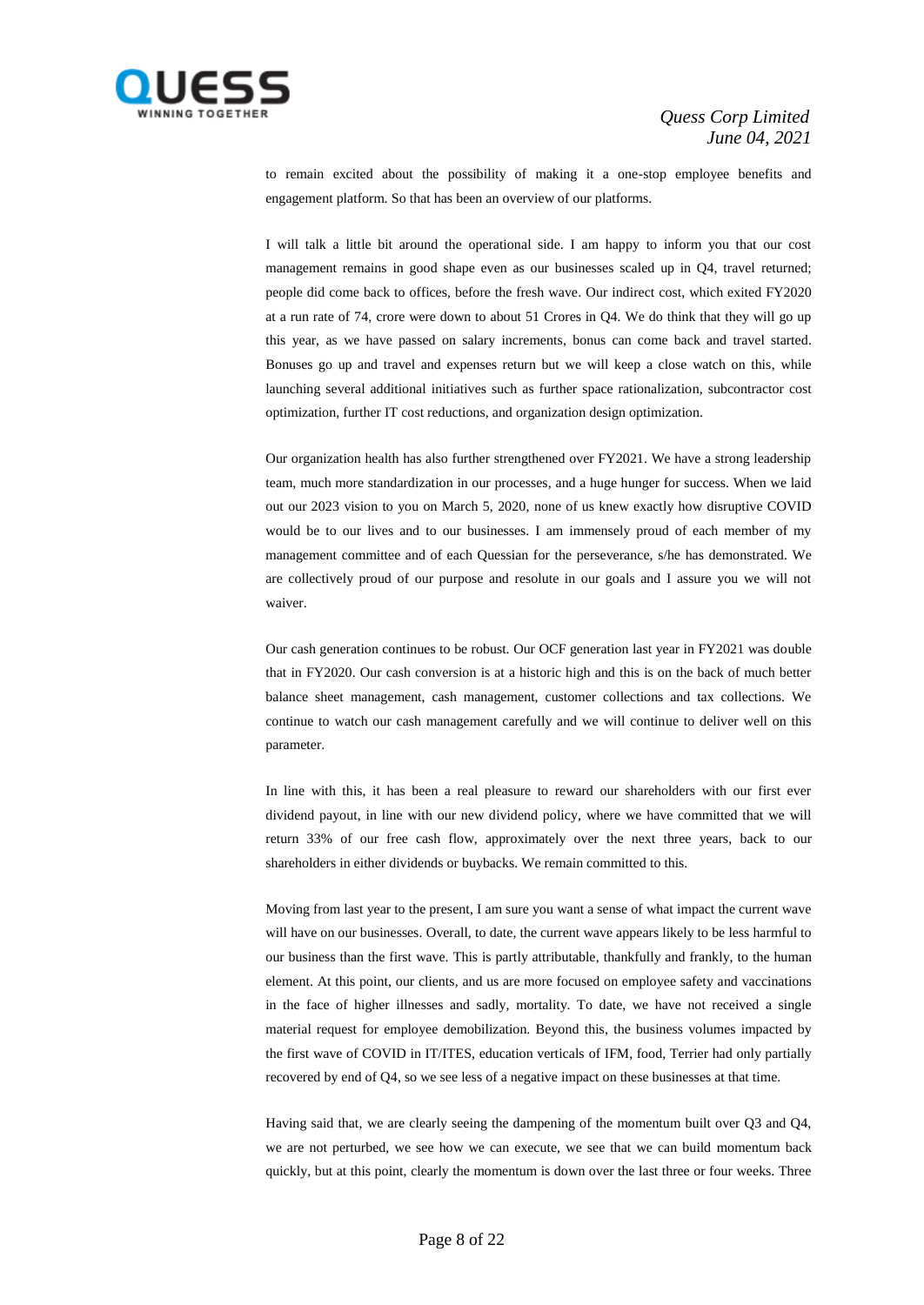

specific businesses that, have been particularly hit by lockdown are DigiCare, where our services have shut down for the duration of lockdown; Excelus, where our centers are once again shut; and Monster, where sales, especially field sales, have been impacted in the SME segment. It is difficult to quantify the impact at this point and we will not give you a quantification. We will give you a clearer picture with our Q1 results coming next month.

Before I hand over to Ravi, I would like to re-emphasize our commitment to our twin goals of 20% ROE by FY2023 and 20% year-on-year OCF CAGR. I want to thank you at the end the analyst and the investor community for your support to us and to our institution. We remain committed to the institution and to our goals. Ravi over to you!

**N. Ravi Vishwanath:** Thank you. Good morning everybody. I hope all of you are doing well and keeping safe in these difficult times. I am excited to be part of Quess Corp and I am looking forward to the next phase of my journey.

> Let me now walk you through the financial performance of the company. Talking about financial updates, our overall revenue in Q4 grew by about 7% as compared to the previous quarter. For the full year, we continue to maintain the revenue at the same level as last year despite the massive COVID impact we saw in Q1.

> Our businesses have returned to secular growth and we continue to focus acutely on collections. In the process, we have evaluated all receivables, specifically receivables to the government, across all our branches. While we do not foresee any increase in credit period from government, we have been reducing our exposure to certain government businesses.

> Over the past few quarters, we have been talking about the need to create provisions for delay in certain decisions. These things have been further accentuated due to the second wave of the pandemic and therefore, has led the management to believe that this is the right time to provision these government deals. Accordingly, we have provided for an amount of 119 Crores in Q4 of FY2021 out of abundant caution.

> It is imperative to note that this does not in any manner, indicate any concerns with respect to the recoverability of the amount in future. These are mere provisions and the receivables have not been written off. We will continue to pursue the collection and write back provisions to the P&L account as and when the said dues are collected.

> With this provision, we are confident about taking care of all the credit risk exposure that exists from such receivables. Consequently, EBITDA in Q4 2021 was down 75% to 38 Crores as compared to 151 Crores in Q3 2021 owing to the aforementioned government provisions and COVID-19 related impact of 20 Crores from the Excelus and Training & Skill Development business; however, the normalized EBITDA for the quarter grew 5% quarter-on-quarter.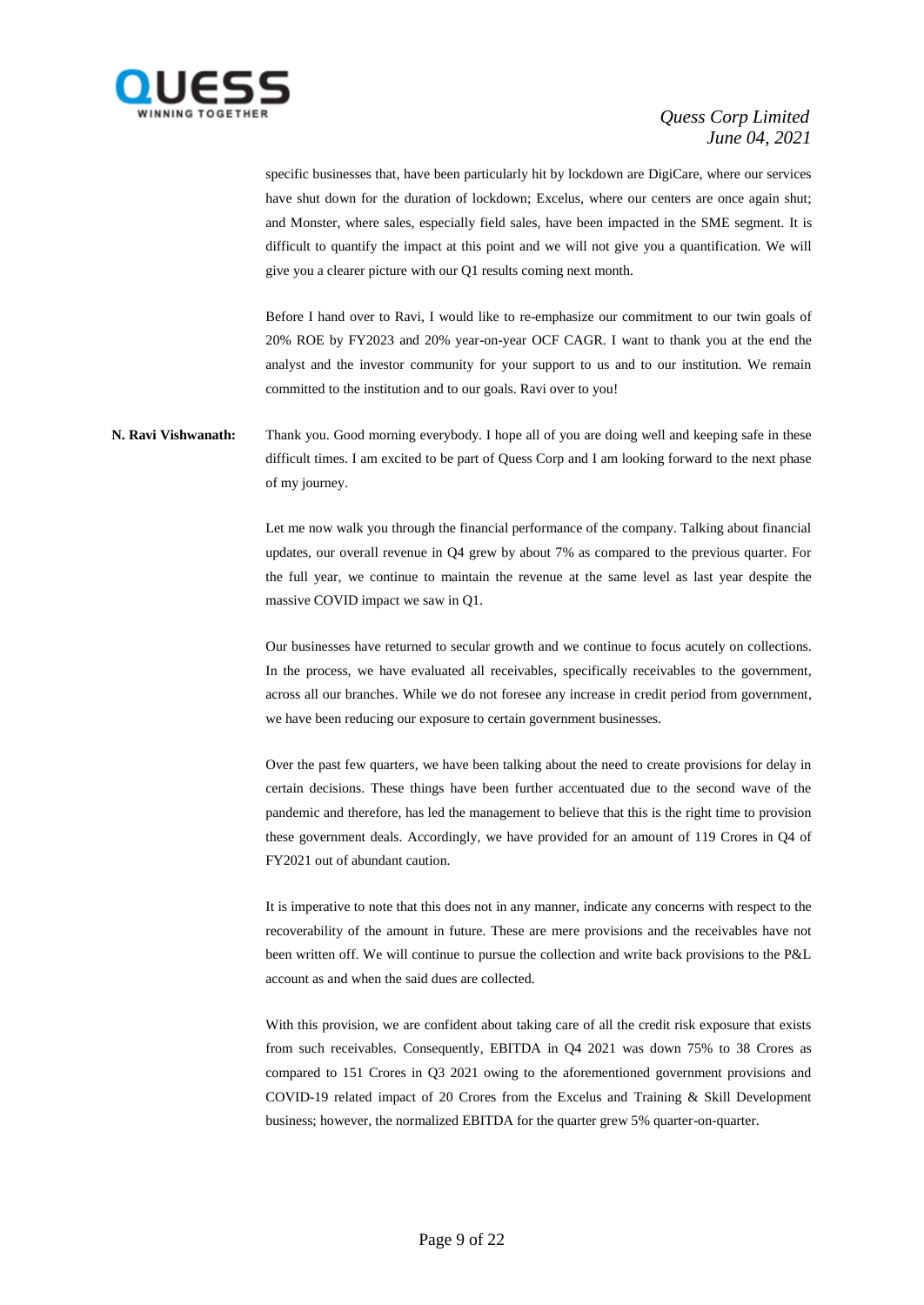

Similarly, for the full year, reported EBITDA was down by 30%. Adjusted for one-timers, EBITDA was down by about 12.3% versus FY2020. The impact of COVID-19 related lockdown on high margin Training and Skill development and food businesses was approximately 98 Crores for the year. The reported PAT in Q4 2021 was impacted by a one-time charge on account of a deferred tax liability that was created on Goodwill. The charge was about 52 Crores and came about due to a change in the tax laws announced by the Finance Minister in January 2021. However, for the full year, reported PAT stood at 74 Crores, up compared to a negative of 432 Crores last year.

I would now like to update you on our balance sheet items. We are glad to inform you that we continue to maintain a net cash position of 99 Crores in Q4 2021 as compared to 355 Crores as the end of last year. As alluded by Suraj in his message, in April 2021 we purchased the remaining 30% stake in our Conneqt business from Tata Sons for a cash consideration of 208 Crores. This could probably cause an upward trajectory in the gross debt. However, we do assure you that we will bring the gross debt down to our net cash position over the next couple of quarters.

Our relentless focus on cash conversion/generation has seen Q4 2021 delivering an OCF EBITDA conversion of 93% versus 33% for the same quarter a year ago. It is important to note that this reflects true business performance without taking into account any tax refunds or other extraneous items.

For the full year, our OCF grew by about 151% with OCF EBITDA conversion of 131% in FY2021, versus 44% in FY2020. We continue to focus on achieving the 20% ROE by FY2023 through judicious capital allocation. The board and senior management of the company have also been contemplating for several quarters now about paying some of the cash flows back to the shareholders. Accordingly, we have announced the first ever dividend, since our IPO, of Rs.7 per share in our endeavor to optimize shareholder returns.

We will continue to prioritize debt repayments and return excess cash to the shareholders as appropriate. Given our confidence in organic financial growth and cash conversion, we have adopted a revised dividend policy where we expect to return approximately a third of the free cash flows to shareholders through a combination of dividend and/or buyback annually in the future. This will help us reinforce management discipline around maintaining optimum treasury levels for the company as well as reward shareholders who have placed their trust in us. We continue to simplify the organizational structure to ensure that our businesses can be understood seamlessly. Accordingly, we have made and continued to make improvements in bringing down the overall subsidiary count.We have filed for merger of two entities before the NCLT, namely, MFX and Greenpiece.

Talking about simplification, we are also in the process of simplifying the way we work internally and driving uniformity in all our processes across all our businesses. The process of upgrading to SAP/HANA has been largely completed. This is expected to put our businesses'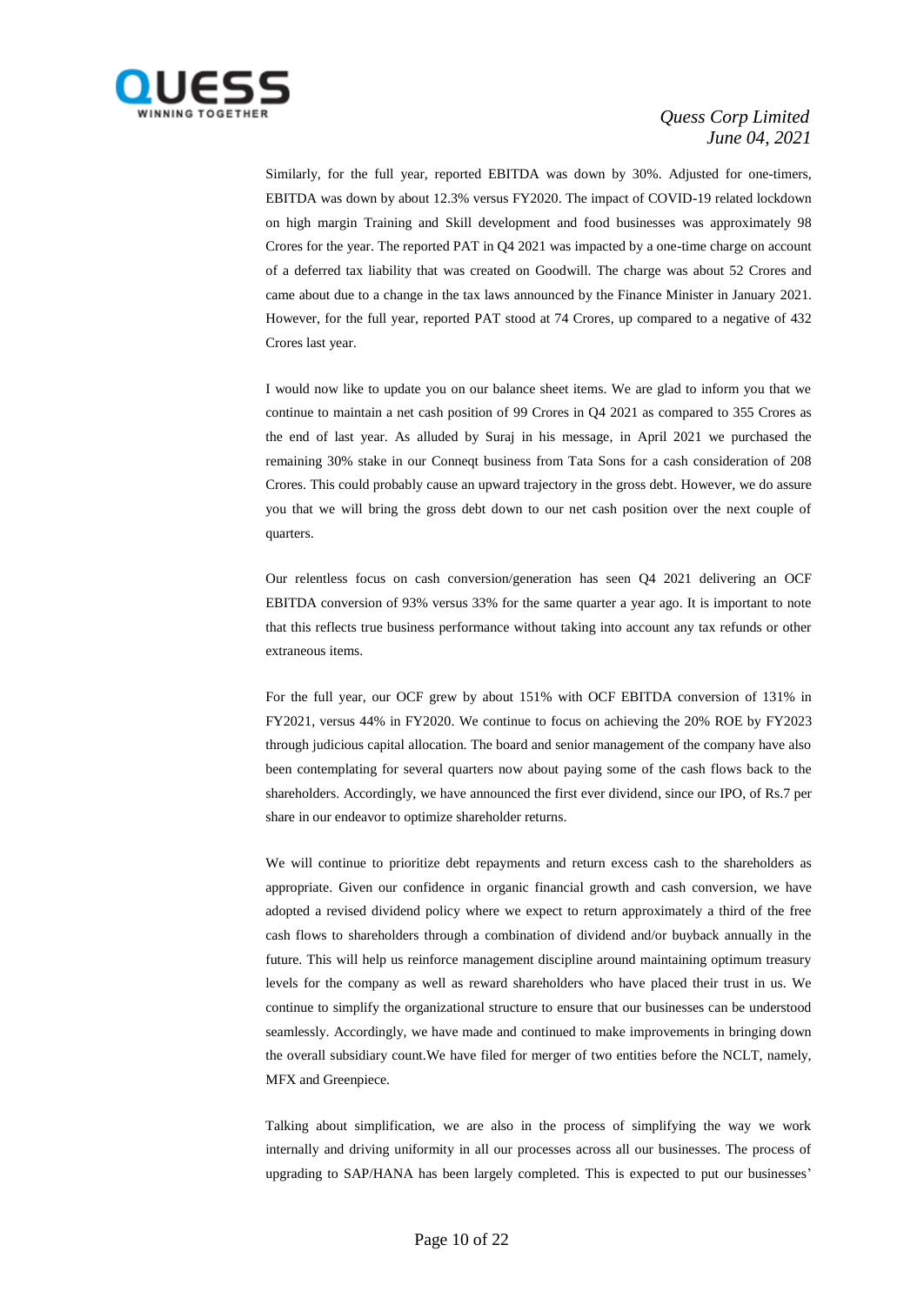

accounting system on a single platform thereby simplifying and aligning our processes under a single platform and reducing time and effort and improving efficiency in reporting.

We thank you all for your continued support and with this I would like to now open the floor for questions. Thank you all once again.

**Moderator:** Thank you very much. We will now begin the question and answer session. Ladies and gentlemen, we will wait for a moment while the question queue assembles. The first question is from the line of Aditya Bagul from Axis Capital. Please go ahead.

- **Aditya Bagul:** Thank you. Congratulations to Suraj and team for a good FY2021. I have three questions, one is from an FY2022 perspective? You alluded that we are extremely focused on the health and safety of our employees and our associates and that has to be priority number one, but what are some of the other things that you are looking forward to in FY2022, if there are some milestones that you can share to our journey of 20% ROE that would be helpful, so that is my first question? My second question is on the WFM platform, I understand that we are going slowly in terms of the Excelus business and as a result the margins have come up to 3.6% to 3.7% sort of level? I just wanted to understand is this a new normal and how do we think about this from a medium term? That is my second question. Third question is, if we were to assume a high teen sort of growth over FY2022 and FY2023, how do we see cash conversion numbers over the next two to three years? Do we see it coming back to 60% - 70% level or do we expect them to be structurally high? Thank you.
- **Suraj Moraje:** Thank you Aditya. Let me answer the one and three and then I will ask Ravi to take on your second question about the WFM margins. So, FY2023 we are targeting 20% ROE. We want to get approximately half the way there this year. Frankly, this year it is really going to come through growth and our focus really is on growth in every platform. We have doubled down on sales capacity. We are doubling down on cross sell. We are also doubling down on some of these new revenue streams I have spoken about be it in construction, manufacturing, healthcare, IT services. We are being very deliberate about identifying areas that can give us further tailwinds. So really this year is about growth. Obviously OCF I think you know we would like to target ourselves on 70% OCF conversion. I think that is the minimum we would like to deliver. That is probably what you should model. Let us see how it goes because I think the reality is our engine is much better. I think we are being very disciplined about our cash management. At the same time last year was an unusual year, I do not want to over promise. On the WFM business, Ravi you want to go for the answer there.
- **N. Ravi Vishwanath:** The normalized EBITDA margin that we are currently seeing, is impacted by the training and skill development business which contributes to a higher margin in the overall platform and once that business comes back to normalcy, we do expect margins to inch upwards. The second part of the margin improvement that we expect to happen is with the IT staffing business increasing its footprint in the higher margin businesses that it has been going after over the last one year. So on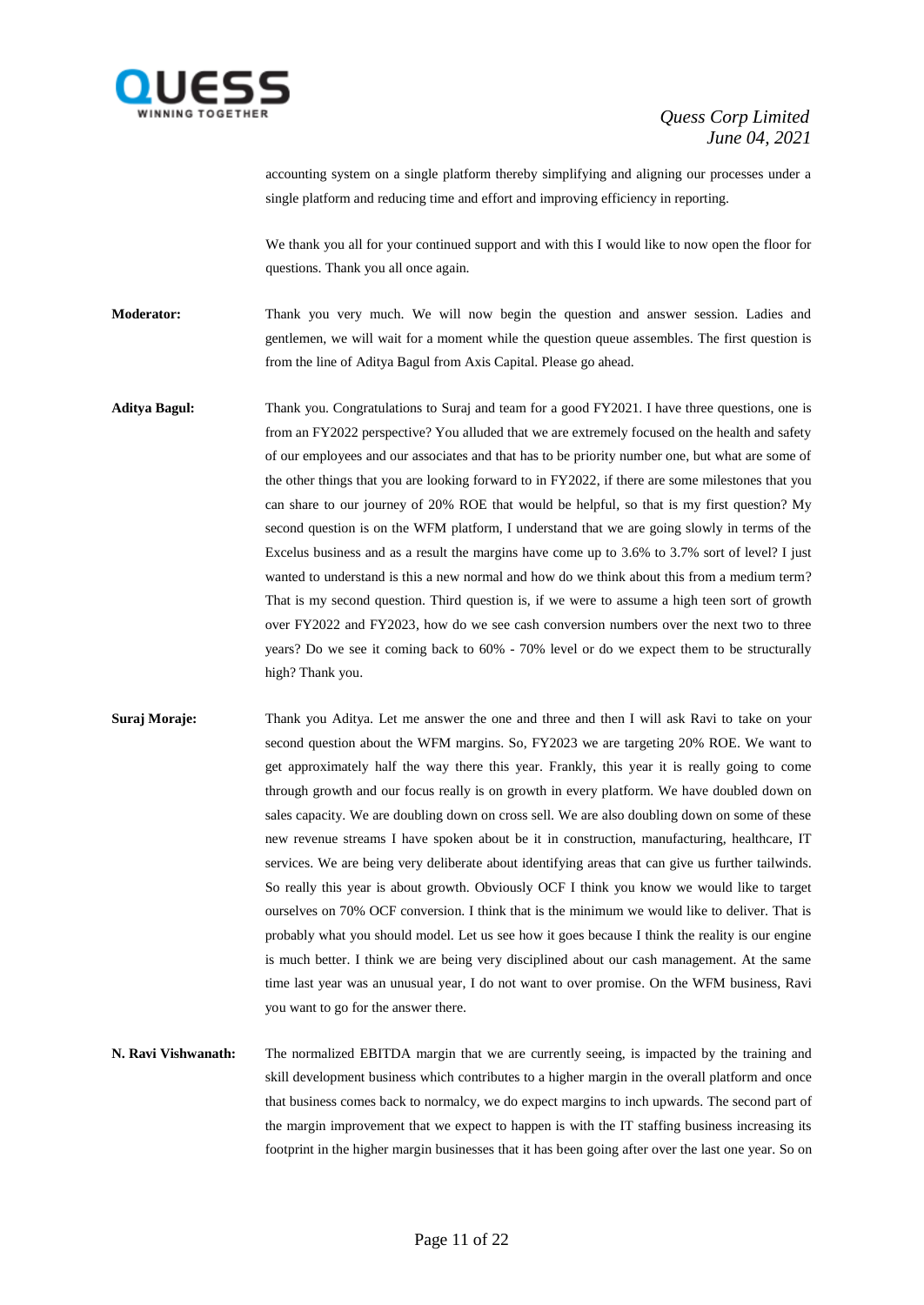

both these accounts, we do expect the margins to kick upwards from what has been reported as normalized EBITDA.

- **Aditya Bagul:** Understood Sir. Very helpful. Suraj just one question as a follow-up, you talked about growth in FY2022 can you probably help us understand which of the three segments do you think is going to be a flag bearer for us when it comes to both? Do we expect a significant higher growth in tech or vis-à-vis workforce or OEM some color on that would be helpful?
- **Suraj Moraje:** I think all of our platforms should grow at about 20% topline, so I think there are no free passes and all of us are targeting that.
- **Aditya Bagul:** Understood loud and clear. Thank you so much and best of luck for the quarters to come.

**Moderator:** Thank you. The next question is from the line of Sudheer Guntupalli from ICICI Securities. Please go ahead.

- **Sudheer Guntupalli:** Thanks for giving me the opportunity. Ravi congratulations and all the best on your new role. My first question is on the Rs.52 Crores adjustment of the deferred tax liability if you can help us understand which line item is this Rs.52 Crores adjustment reflected in both the P&L and the balance sheet? Also, overall outstanding goodwill due to MIS is around Rs.300 Crores post the write off which happened in March 2020? This translates into overall tax shield of Rs.75 Crores over the lifetime of the asset maybe five to 10 years? In that context adjustment of Rs.52 Crores looks high given that the book base and tax base difference would have arisen only for a year after the Honorable Finance Minister has changed the taxation rules so any thoughts on this would be welcome?
- **N. Ravi Vishwanath:** Sudheer basically we have two categories of goodwill in our balance sheet. One is goodwill that does not get depreciated and goodwill that has been used for and that is getting depreciated in the tax returns batch, so the one that is getting impacted due to the change in tax law is the second component, so in our books the carrying value of this particular goodwill is about Rs.290 odd Crores. I will get you the full details and in the tax base the carrying value of this particular asset is about Rs.207 Crores, roughly about Rs.207 Crores to Rs.210 Crores. So this Rs.200 Crores of depreciated goodwill is the one on which the deferred tax liability has been created. We actually debated this quite a bit on whether this change in law is in fact a temporary timing difference, which is what deferred tax treatment is actually given for, but this is a consistent position that has been taken by the accounting firms and accordingly we had no other choice but to go ahead with this particular charge. Having said that, we would be making necessary applications to the agencies concerned to clarify on the correct treatment of this particular matter and you could call our treatment of creating a deferred tax liability as a conservative measure only to be rectified should we get a favorable ruling from the agencies next year.

**Sudheer Guntupalli:** Sure Ravi but if I understand it right the book base and tax base difference is roughly around Rs.90 Crores or slightly lower than that and given a corporate taxation of around 25% the DTL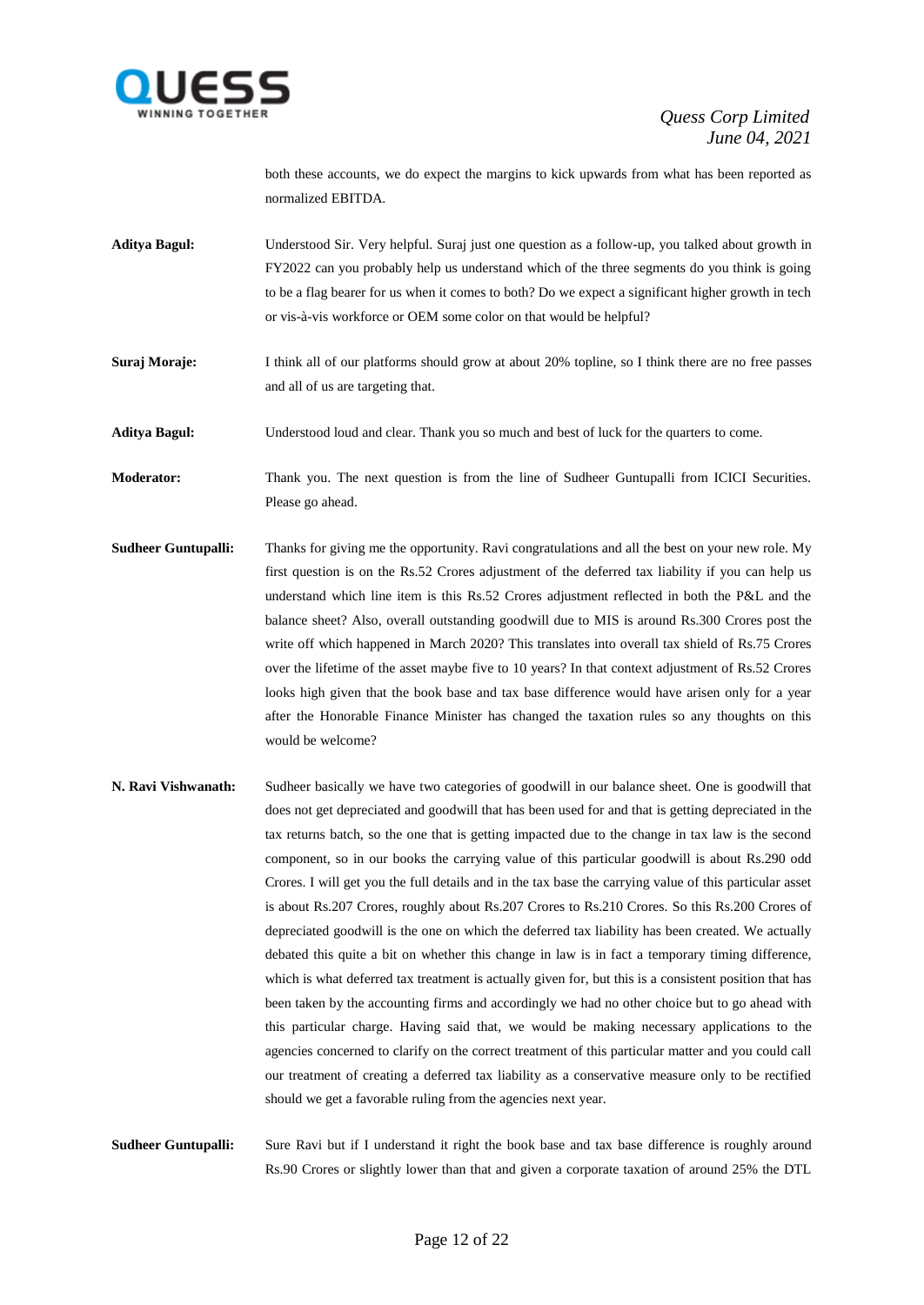

adjustment should have been lower that is the first part of my question and the second part is that how is it reflected in the P&L and balance sheet because balance sheet DTL assets has not changed meaningfully and in the P&L we would have passed it to the taxation line item I assume?

**N. Ravi Vishwanath:** Like I said the gap is almost about Rs.200 Crores on which DTL has been created.

**Sudheer Guntupalli:** Okay and the P&L and balance sheet reflection where exactly is it referred to in the balance sheet because the DTL items have not changed much from the September quarter.

**N. Ravi Vishwanath:** I will come back to you on this question before the end of this conference call. I will tell you where exactly it should be.

**Sudheer Guntupalli:** No problem and second thing, the Rs.119 Crores provision when we say legacy government business is this related to Trimax or is this related to the receivables in training and development and also what is the status on Trimax and any color on why the amalgamation of Trimax was rejected by the regulator?

- **N. Ravi Vishwanath:** So there are two things here, one of course it is combination of both Trimax and the training and skill development so it consists of these two elements only and second the amalgamation of Trimax was rejected by the regulator on account of a technical issue, which is why it is being refiled currently with the NCLT. We had proposed a four-way merger last year and we are now actually getting it down to a two-way merger which is MFX and Greenpiece and so it is clearly on a technical issue on the number of share capitals because the shareholders needing approval was the technical issue due to which it was actually rejected last year.
- **Sudheer Guntupalli:** Sure Ravi and what is the outstanding from Trimax and any possibility of future provisioning on Trimax account?

**N. Ravi Vishwanath:** We do not foresee any future provisioning on the Trimax account. We believe that the amount that we have provided for so far should be more than adequate to take care of any eventuality as far as Trimax is concerned. The total recoverability from Trimax is about Rs.101 Crores.

**Sudheer Guntupalli:** Which is still due?

**N. Ravi Vishwanath:** Which is totally due yes.

**Sudheer Guntupalli:** Ravi just one clarification on that because this is almost a two year back issue right and so if I understand it right in 180 days or so the accounting rules regulate or demand a provision on that account out of abundant caution but because it is more than a two-year issue, so just trying to understand as to why we are not taking provision for the rest of the Rs.101 Crores amount?

**N. Ravi Vishwanath:** So basically government dues are considered sovereign dues Sudheer and the policy had been to not provide for government dues at all because it is a sovereign kind of due which actually the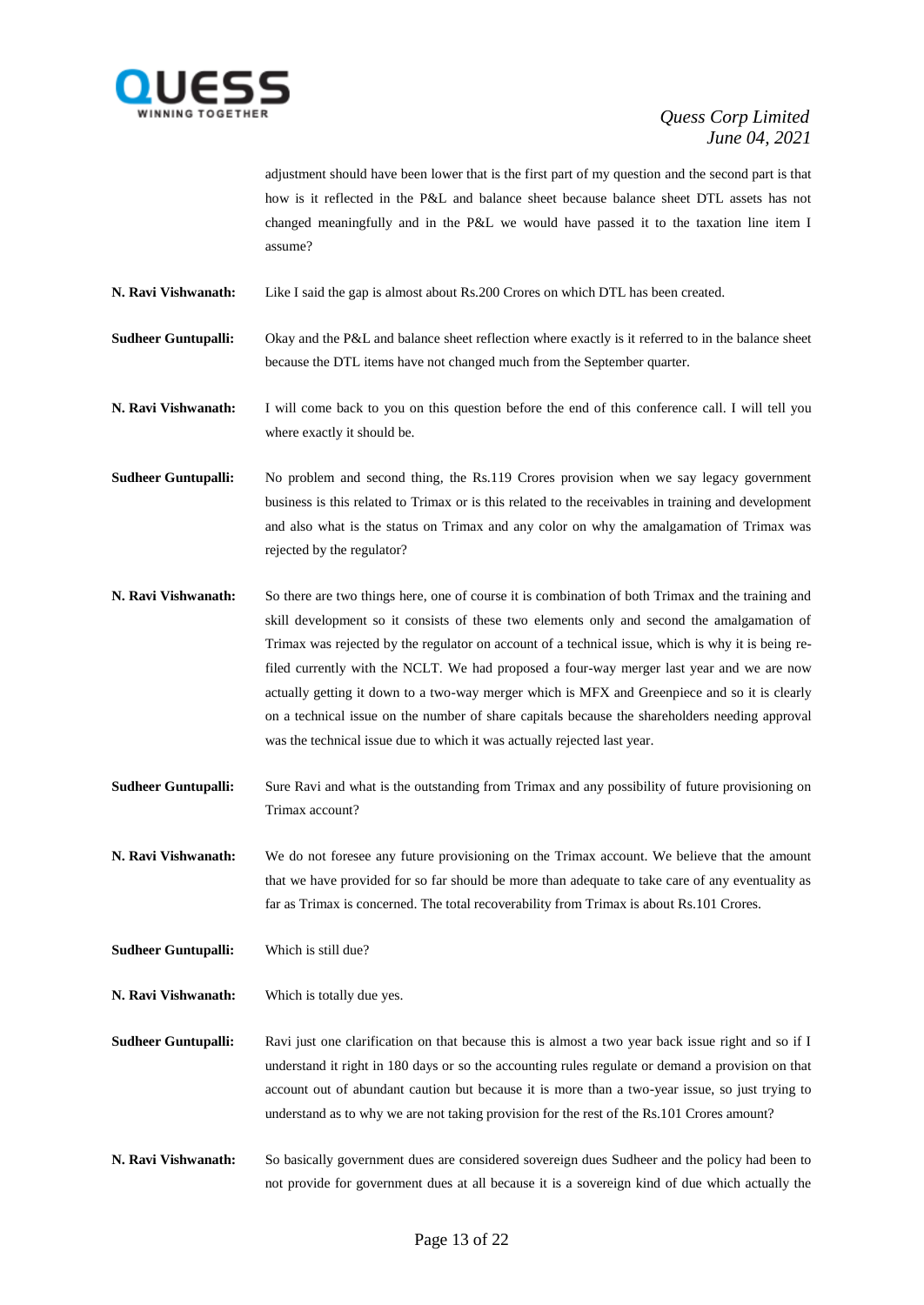

state promises, so this is the reason why we had not provided for it. Having said that, out of abundant caution we have come up with a new policy, which will provide for a certain amount of total receivables to be taking care of provisions on a going forward basis.

**Suraj Moraje:** Sudheer I just also wanted to make sure that the question you asked first I just want to kind of clarify. The question was an incomplete one. You asked why the regulators rejected the merger of Trimax. Let me put that fully in context. As part of our simplification exercise, we are progressively reducing the number of subsidiaries that we do not need to own or need to have independent. We have gone for a fast track NCLT process with four of our subsidiaries including Trimax requesting that they be merged into Quess. The reason it did not go through was in the process the regulator came down and said that 90% of all our shareholders need to vote for the resolution for this to go through. It is a mathematical impossibility for us to get 90% of our shareholders to vote because many of the investment companies have a policy of not voting. So that is the issue. It has got nothing to do with Trimax. It has got nothing to do with the company. It is purely a process issue and we have now re-filed with two subs. We have decided to keep Trimax as a separate sub simply because we realized that on further consideration given that the project exists it is better to keep it as a separate sub for now. So that is the full sort answer if you will.

**Sudheer Guntupalli:** Got it Sir. Thanks for the color and all the best for FY2022.

- **Moderator:** Thank you. The next question is from the line of Nitin Padmanabhan from Investec. Please go ahead.
- **Nitin Padmanabhan:** Good morning. I think if I look at the operating asset management EBITDA and the adjusted EBITDA there is Rs.83 Crores difference and I presume that would be related to the Trimax provisions? Now with reference to recovery of that amount from Ahmedabad do you think it is something that is stuck because of technicalities with regard to the merger and having it as a separate sub or do you think it is just about collection rather than any technical sort of impediment?
- **Suraj Moraje:** So maybe Guru you want to take that question?
- **S. Guruprasad:** To set the context, it is going through the NCLT process and the novation is taking some time and that is a technical impact. Otherwise, we do not see any project which is one of the best awarded projects having accolades of multiple awards and we have completed 85% of work on the project. So, it is just a technicality which is taking some time but otherwise we definitely foresee in terms of getting these collections rolling up easily in the next couple of quarters.
- **Nitin Padmanabhan:** Sure, that is very helpful. The second was in terms of provisioning or in terms of goodwill I think most of the debt is already done right? You do not foresee any more such thing in the future of the quantum that you have seen in the last two years? Just trying to ask that most of these large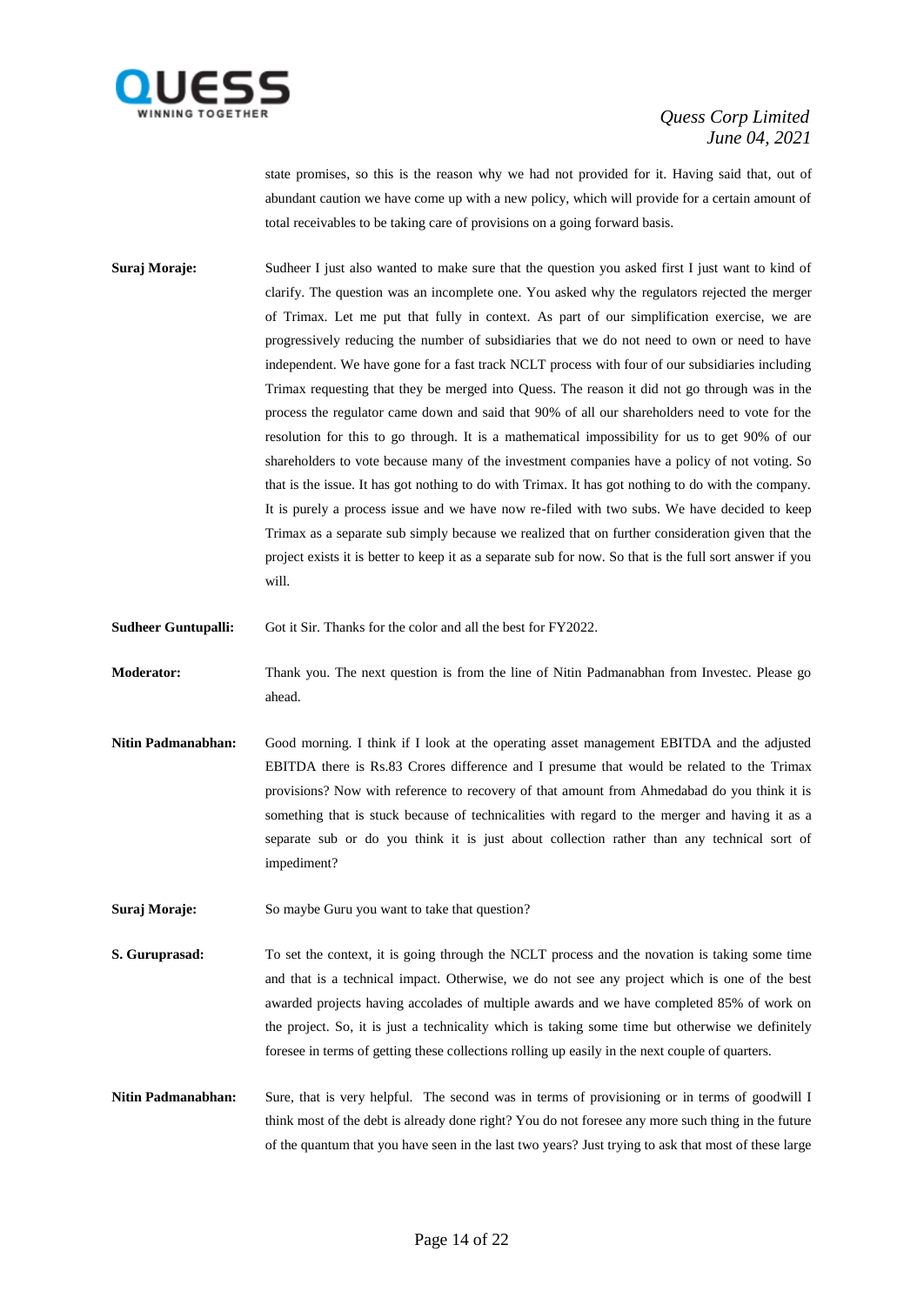

sorts of numbers are largely through and you do not foresee similar large numbers going forward?

**Suraj Moraje:** Not really. I think we are absolutely done with COVID and legacy issues.

**Nitin Padmanabhan:** Perfect that is quite helpful. Then the only other thing I wanted to check was in terms of what we are seeing today of the second wave how is that impacting your thought process on the business for the year? I ask this because I think this quarter we have seen some good pick up in operating asset management and even workforce has done well, does that sort of put the brakes for and do you think that it is just a quarters worth of pain and then things will recover or do you think this could be a little more long drawn? Just wanted your thoughts on how one should think about the flow?

**Suraj Moraje:** The only thing certain about COVID is that anybody who is trying to predict how COVID plays out has got it wrong, so I will not give you a forward-looking statement on this. What I will say is we are holding our internal targets. It has certainly been a loss of momentum through lockdown. Having said that, we genuinely feel that a lot of the contracts assuming if the current lockdown is really sort of let us hope wave three is not debilitating. We still feel that we can make our annual targets. That is where we are right now and that is the best visibility we have. Lohit if you want to say anything specifically about WFM?

Lohit Bhatia: Taking on from where Suraj was, I think that difference between last year's Q1 versus this year's Q1 predominately has been that last year was a complete economic trough, which the whole country went into and everyone, every organization including Quess was thrown into that trough. I think what we did significantly in our sales process in Q1 itself and by the time we emerged in June 2020 was to start talking about what are the resilient parts of the economy and the segments where our sales can double down and get us wins and get us deals irrespective of what happens in COVID so this year Q1 probably like Suraj rightly said I will take it on from there and forwardlooking statement is a little challenging for us in these pandemic times and otherwise also you know the speed may vary but I at this moment do not see us getting down and thrown into a trough like last year and as all of you have been reading in media and the way the economic cycles are continuing the parts of the economy which continue to function this year unlike the situation which was there last year. That is number one. Number two I think this year around what people have seen is that the sharpness of the COVID rise is also almost equal to the mirror of the sharpness of the COVID drop from a high of 414000 cases in a day we are down to close to a lakh, we are not still there but we are very much there, four southern states put together is contributing now 80% of the cases. I think this is known to India, this is known to a lot of corporates and whatever people have lost in the last four to five quarters they want to make up in the next three. We will remain hopeful I understand that Suraj is giving all of us a lot of messages on this call as well. Thank you.

**Moderator:** Thank you. The next question is from the line of Jasdeep Walia from New Mark Capital. Please go ahead.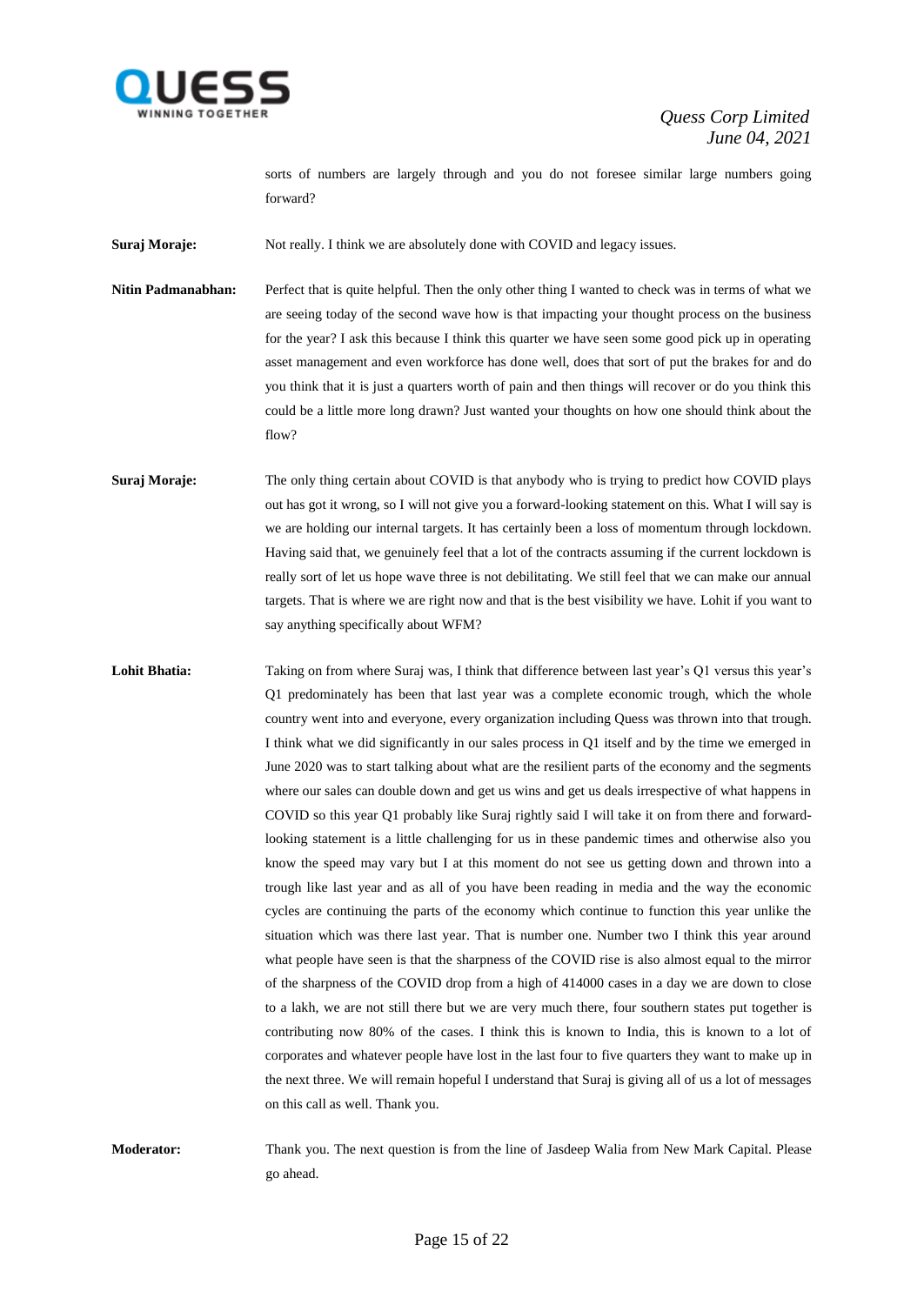

| <b>Jasdeep Walia:</b> | Thanks for taking my question, what the total amount of receivables from the government as of<br>now or as of March 31, 2021?                                                                                                                                                                                                                                                                                                                                                                                                                                                                                                                                                                                                                                                                                                                                                                                                                                                                                                                                                                                                                                                                                                                                                                                                                                                                                                                                                                  |
|-----------------------|------------------------------------------------------------------------------------------------------------------------------------------------------------------------------------------------------------------------------------------------------------------------------------------------------------------------------------------------------------------------------------------------------------------------------------------------------------------------------------------------------------------------------------------------------------------------------------------------------------------------------------------------------------------------------------------------------------------------------------------------------------------------------------------------------------------------------------------------------------------------------------------------------------------------------------------------------------------------------------------------------------------------------------------------------------------------------------------------------------------------------------------------------------------------------------------------------------------------------------------------------------------------------------------------------------------------------------------------------------------------------------------------------------------------------------------------------------------------------------------------|
| N. Ravi Vishwanath:   | The total amount is in the region of Rs.200 Crores, Rs. 200 plus about Rs.100 Crores in Trimax.<br>Rs.270 Crores to 300 Crores would be the total receivables in the bank.                                                                                                                                                                                                                                                                                                                                                                                                                                                                                                                                                                                                                                                                                                                                                                                                                                                                                                                                                                                                                                                                                                                                                                                                                                                                                                                     |
| Jasdeep Walia:        | Got it Sir. Sir, out of this total amount of Rs.120 Crores that is sitting in the quarter, what amount<br>pertains to the write-off receivables.                                                                                                                                                                                                                                                                                                                                                                                                                                                                                                                                                                                                                                                                                                                                                                                                                                                                                                                                                                                                                                                                                                                                                                                                                                                                                                                                               |
| N. Ravi Vishwanath:   | We have not written off any of these amounts. These are mere provisions like I said. These are<br>not write-off at all?                                                                                                                                                                                                                                                                                                                                                                                                                                                                                                                                                                                                                                                                                                                                                                                                                                                                                                                                                                                                                                                                                                                                                                                                                                                                                                                                                                        |
| <b>Jasdeep Walia:</b> | What is the provision on the part of government receivables?                                                                                                                                                                                                                                                                                                                                                                                                                                                                                                                                                                                                                                                                                                                                                                                                                                                                                                                                                                                                                                                                                                                                                                                                                                                                                                                                                                                                                                   |
| N. Ravi Vishwanath:   | Rs.119 Crores is the provision of account of government receivables. The entire provision for the<br>quarter of 119 Crores was all due to legacy government business.                                                                                                                                                                                                                                                                                                                                                                                                                                                                                                                                                                                                                                                                                                                                                                                                                                                                                                                                                                                                                                                                                                                                                                                                                                                                                                                          |
| <b>Jasdeep Walia:</b> | I wanted a breakup of these provisions between Trimax and other government receivables I do<br>not know if that is possible for you to give?                                                                                                                                                                                                                                                                                                                                                                                                                                                                                                                                                                                                                                                                                                                                                                                                                                                                                                                                                                                                                                                                                                                                                                                                                                                                                                                                                   |
| N. Ravi Vishwanath:   | Sure absolutely I will give it to you. The Trimax was Rs.83 Crores and government receivables<br>were Rs.36 Crores.                                                                                                                                                                                                                                                                                                                                                                                                                                                                                                                                                                                                                                                                                                                                                                                                                                                                                                                                                                                                                                                                                                                                                                                                                                                                                                                                                                            |
| <b>Jasdeep Walia:</b> | Sir you mentioned in the presentation that EBITDA from IT staffing business had grown at a<br>significant rate this year what was the growth in sales in IT staffing in FY2021?                                                                                                                                                                                                                                                                                                                                                                                                                                                                                                                                                                                                                                                                                                                                                                                                                                                                                                                                                                                                                                                                                                                                                                                                                                                                                                                |
| <b>Lohit Bhatia:</b>  | I think what you are referring to is a real trend change in the IT industry across the board and you<br>have seen the results of the tier 1 IT companies as well. I think with a plateau-ish kind of a<br>demand in the last three years, IT is now coming to a multiyear cycle. What our teams have done<br>is they have doubled down and added a few things. One Suraj spoke about the large sales wins.<br>The wins that we have got this year and Ravi also alluded to that is not from the ITES or the<br>perennial demand of Java and the front lines where the PO values typically remain close to the<br>25000 to 40000 per associate per month. We have gone for a digital strategy and in the next three<br>years we are going to play that digital strategy significantly as far as our Quess IT staffing or<br>erstwhile Magna Infotech was concerned. On a revenue basis, I would say we are pretty much<br>flattish and so is it on the headcount we would be marginally lower than where we were in March<br>2020, but it is the mix which has caused this 54% jump in EBITDA and this will continue to<br>happen while beyond a certain time this year itself you will start seeing the revenue and the<br>headcount both climbing because the mix would have fairly changed by that time and our<br>strategy on the digital sales where on an average the margin is three times the potential existing<br>margin of the cost. I hope that answered the question that you had? |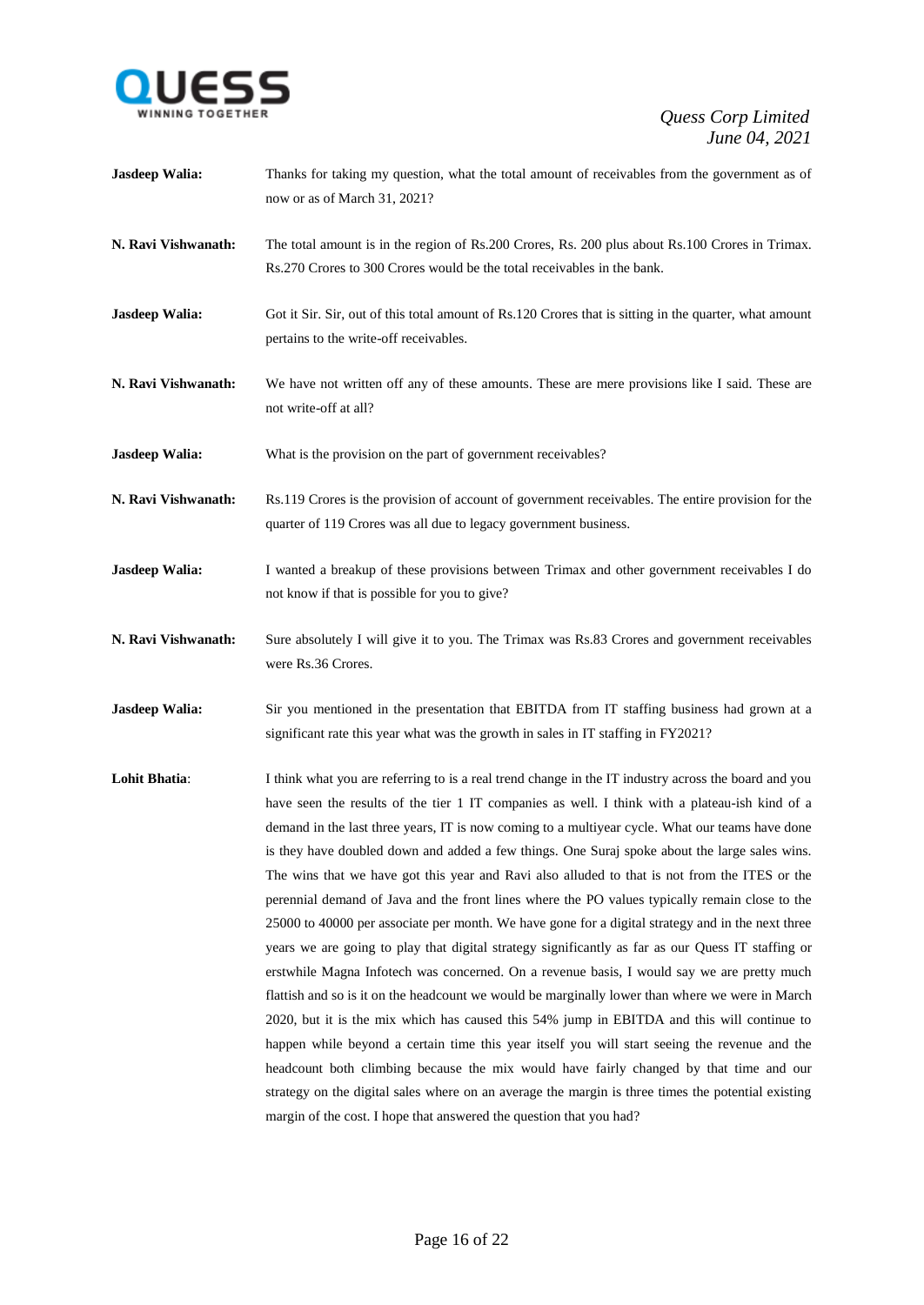

- **Jasdeep Walia:** Yes Sir. One final question that I may add? Sir in the presentation you mentioned that GIC will see the focus area in your IT staffing business if you could please elaborate on what kind of processes you are focusing on to target the GIC?
- Lohit Bhatia: GIC is a very generic terminology for captives. Within captives and within digital as a strategy we have both a vertical as well as a horizontal strategy. So there is a horizontal which cuts across a certain very niche scale, which will cut across all categories of GIC; however, GIC in themselves are verticalized for us which could be products, which could be service based companies, which could be fortune 500 GICs in India, which could be healthcare based, which could be global retail or FMCG GICs in India so GICs in itself has multiple different ingredients but digital for us cuts as a horizontal so when we call out GIC what we are basically talking about is the 1500 to 1600 or GICs that are in India, the investment which is coming into India in GICs support existing which are growing as well as the new ones which are setting up that has been our focus area and a part of our Quess IT staffing team singularly focuses on.
- **Jasdeep Walia:** Thank you. That is all from my side Sir.
- **Moderator**: Thank you. The next question is from the line of Amar Mourya from AlfAccurate Advisors. Please go ahead.
- **Amar Mourya**: Thanks a lot for the opportunity. Sir my first question is on the WFM despite the breakeven in the skill business, the overall WFM EBITDA has been down so if you can explain to me what has led to this margin contraction and what basically bled into this?
- **N. Ravi Vishwanath:** Sorry which business are you talking about Amar?
- **Amar Mourya:** WFM business, workforce management despite the skill business I mean you alluded that the skill business had seen a breakeven this quarter despite that the overall EBITDA is down so what could be the reason?
- **N. Ravi Vishwanath:** It is absolutely about the skill business, that business would be let us say Rs.10 Crores to Rs.15 Crores of EBITDA per quarter pre-COVID so that is gone. You take Q4 without that, I think the IT staffing business as we said margins are up, GS has remained flattish.
- Amar Mourya: And the 36 Crores provision also...?
- **N. Ravi Vishwanath:** That is right.
- Amar Mourya: So in this business also there is a provision right?
- **N. Ravi Vishwanath:** The training and skill development business has Rs.36 Crores one time provision.
- **Amar Mourya:** Okay so that is the part of -36 Crores. Okay so if I add Rs.36 Crores then basically you are saying the EBITDA was probably up?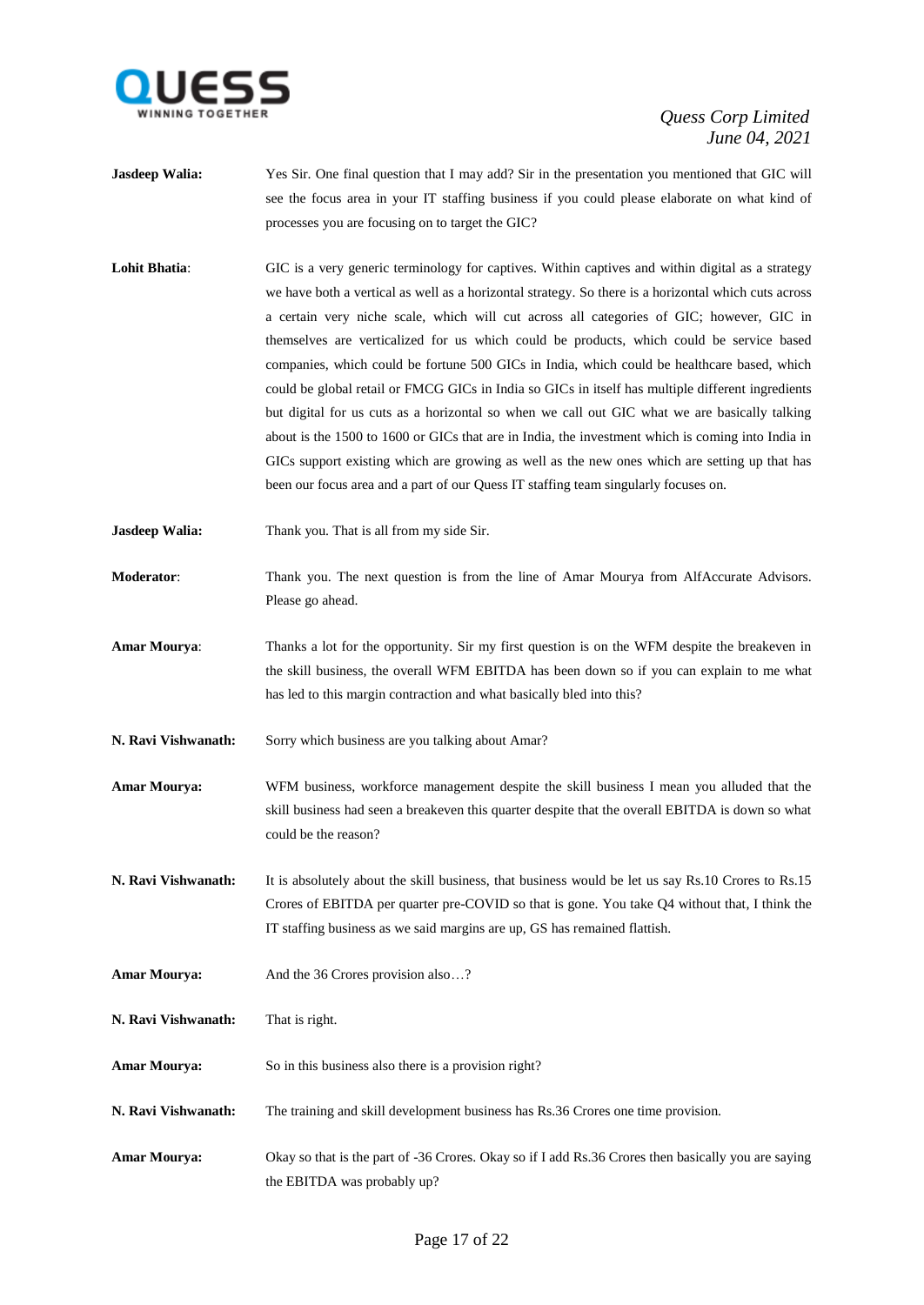

- **N. Ravi Vishwanath:** That is right. The normalized is about 3.66 versus about 3.7 a year ago, you see it on page #34 of our investor deck.
- **Amar Mourya:** I got that and Sir operating asset management business I mean Rs.119 Crores of provision is the part of this operating asset management business?
- **N. Ravi Vishwanath:** No. Rs. 83 cores is part of operating expenses.
- **Amar Mourya:** Okay.
- **N. Ravi Vishwanath:** So, actually Amar again if you go to page 34 of the investor deck you will see the normalized and the difference between the EBITDA and the normalized EBITDA is entirely due to the government provisioning.
- **Amar Mourya:** Okay perfect Sir. Thank you Sir.
- **Moderator:** Thank you. The next question is from the line of Soumitra Chatterjee from Spark Capital. Please go ahead.
- **Soumitra Chatterjee**: Thanks for taking my question. Now just couple of questions first is what is the markup per person per associate in the general staffing segmentation trend for FY2021 and FY2020 also and second is in the general staffing segment what is the funding proportion, the collect and pay a is at 73:27. What is the proportion of revenues or headcount, which we are funding the client in the general staffing business?
- **N. Ravi Vishwanath:** What we are funding is that 23% Soumitra because we have reduced the funding exposure significantly. It is what you said it is and I do not think as a company we have put out the full associates per month but I can assure you that it is in line with what the industry trends are, we compete in the market actively and the markup at which we operate at currently is absolutely in line with what the industry trends are.
- **Soumitra Chatterjee:** Just one question if I can squeeze in is Rs.300 Crores receivables from government if you can split it between Trimax and the government training business? That would be helpful.
- **N. Ravi Vishwanath:** Like I said, Rs.100 Crores is from Trimax and then the remaining would be between the skill development and a small portion into other receivables from certain other operating asset management verticals.
- **Soumitra Chatterjee**: So Rs.100 Crores Trimax receivable is after the provisioning of Rs. 83 crores?
- **N. Ravi Vishwanath:** These are just prior to provisioning.
- **Soumitra Chatterjee:** Prior to provisioning of which Rs. 83 crores is already provided, so roughly Rs. 17 crores are still left you mean to say?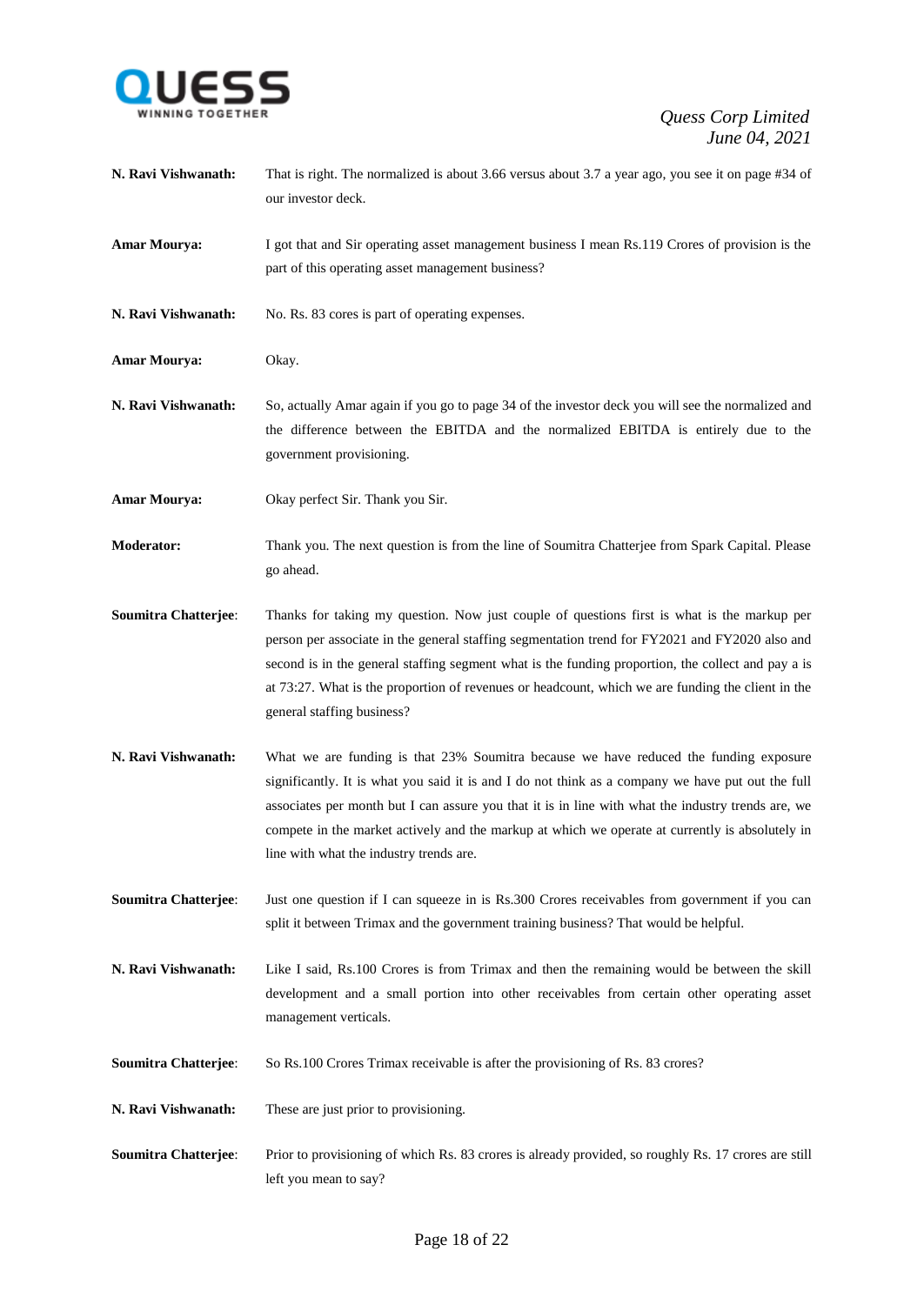

| N. Ravi Vishwanath:         | Yes.                                                                                                                                                                                                                                                                                                                                                                                                                                                                                                                         |
|-----------------------------|------------------------------------------------------------------------------------------------------------------------------------------------------------------------------------------------------------------------------------------------------------------------------------------------------------------------------------------------------------------------------------------------------------------------------------------------------------------------------------------------------------------------------|
| <b>Soumitra Chatterjee:</b> | Okay and the government balance Rs. 200 crores of which Rs. 36 crores has been provided so<br>far?                                                                                                                                                                                                                                                                                                                                                                                                                           |
| N. Ravi Vishwanath:         | That is right                                                                                                                                                                                                                                                                                                                                                                                                                                                                                                                |
| <b>Soumitra Chatterjee:</b> | As of today, are we doing those government training businesses or is it completely stopped?                                                                                                                                                                                                                                                                                                                                                                                                                                  |
| N. Ravi Vishwanath:         | In Q4 as the centers opened up and we were operating at a 50% efficiency of our centers that had<br>actually opened up but again now with April and May getting into specific lockdowns across the<br>country some of our centers have again been shut. We will take stock of the training business<br>again once the wave starts coming down and then we will decide on which centers to open and<br>then get the training restarted again.                                                                                 |
| Suraj Moraje:               | But Soumitra just to be clear on this. We are not taking on new projects. We are only running<br>existing projects we do have commitments to run them off and we want to make sure that we<br>fulfill our contractual obligations that is what we are doing right now.                                                                                                                                                                                                                                                       |
| <b>Soumitra Chatterjee:</b> | But my only question is that while the Trimax issue is more or less over that most of them have<br>been provided for in the government business because of this lockdown and all the deals and<br>collectors these provisions can happen in the next few quarters because there will be delays and<br>the auditors might say that some of the collections have gone beyond 120, 150 or 180 days and<br>you may have to provide that again I mean excluding Trimax because it is more or less done. We<br>do not expect that? |
| Suraj Moraje:               | Soumitra, we do not expect to do, we are fine.                                                                                                                                                                                                                                                                                                                                                                                                                                                                               |
| <b>Soumitra Chatterjee:</b> | Okay.                                                                                                                                                                                                                                                                                                                                                                                                                                                                                                                        |
| Moderator:                  | Thank you. The next question is from the line up of Abhay Moghe from Bajaj Allianz Life.<br>Please go ahead.                                                                                                                                                                                                                                                                                                                                                                                                                 |
| <b>Abhay Moghe:</b>         | Thanks for taking my question. One thing I wanted to understand regarding put option of Tata<br>Sons in Connect which is being done in April 2021, was there any sort of charge or amortization<br>or anything that was included earlier in depreciation and amortization, in your P&L and going<br>forward, will it not be there because this deal is done. I just want to check how your depreciation<br>amortization will be next year, will it be far lower because this deal is done?                                   |
| N. Ravi Vishwanath:         | No. I do not think this deal will have any impact on the depreciation or amortization, Abhay.                                                                                                                                                                                                                                                                                                                                                                                                                                |
| <b>Abhay Moghe:</b>         | Second thing I want to understand was your tax rate because of all this goodwill and everything<br>change and obviously 25% tax rate and because of that there was some portion of deferred tax in<br>your tax rate this year as well so how do you see your tax rate say from next year?                                                                                                                                                                                                                                    |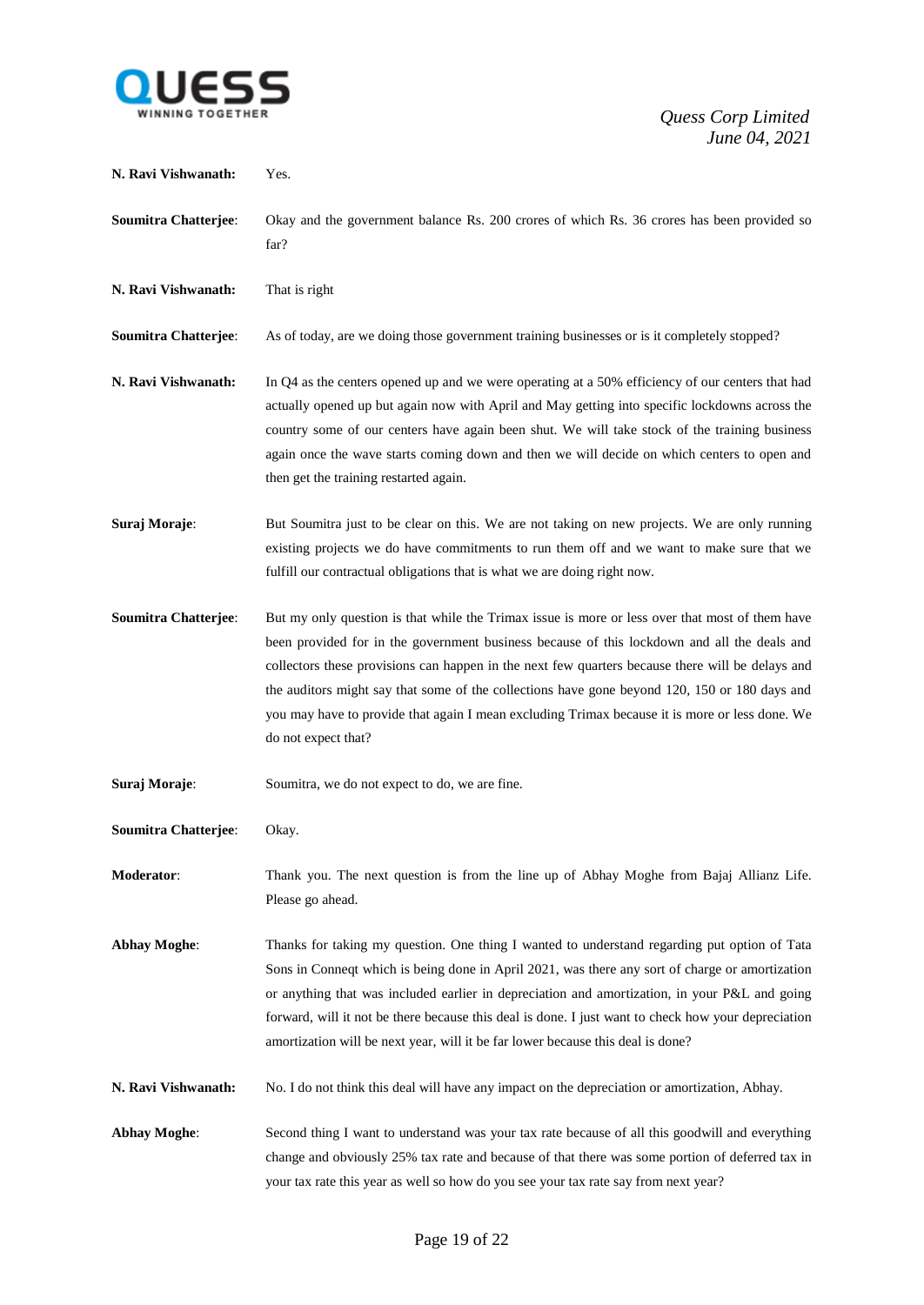

- **N. Ravi Vishwanath:** We expect the tax rate to be in the 20% range say from next year onwards this is subject to 80JJAA. 80JJAA will have a fairly large base in our overall tax rate and so typically our tax rates would be determined by the amount of 80JJAA benefits that we would be able to claim. So therefore it could be a little out of place to really indicate what exactly would be the tax rate but all I can tell you is, it will be somewhere between 15% and 20% range apart from that there are certain other businesses that are not entitled to the tax breaks of 80JJAA.
- **Abhay Moghe**: Okay and last thing that I want to understand, was 73% of workforce management or general staffing is collect and pay so obviously that is a negative working capital but I assume most of your other businesses will be positive working capital. As you start growing, I understand in the opening remarks Suraj mentioned, that you will try to maintain OCF/EBITDA conversion around 70% but do you think there are risks to it as other businesses also grow fast or you think that is manageable?
- **N. Ravi Vishwanath:** I think that is a very, very good observation one thing that has actually helped us during FY2021 was the fact that our demand on working capital was reduced on account of operating asset management business as we see all other businesses coming back on and beginning to fire, we do expect the working capital requirements to increase and we have made adequate provisions to take care of such requirements. This is something that we are watchful and we are actually acutely aware of.
- **Suraj Moraje:** Abhay having said that 70% OCF to EBITDA conversion I would be disappointed if we cannot maintain it, so you see that Q4 also there was almost 7% growth across all businesses and you saw OCF to EBITDA conversion without any one-timers like tax input or whatever so I would be disappointed if we do not make 70%.
- **Abhay Moghe:** That is great to hear. Good job and best of luck.
- **Moderator**: Thank you. Ladies and gentlemen due to time constraint that was the last question. I now have the conference over to Mr. Suraj Moraje, MD and group CEO for closing comments. Over to you Sir!
- **Suraj Moraje:** Thank you all for being here today. I am sorry we could not answer a lot of the questions of people in the queue because of time constraints. Those of you who are still in the queue please do drop us an email, get in touch, we will absolutely be happy to engage. I just want to close by saying that we remain very resolute in our purpose. We are very charged coming out of Q4. We think that the businesses have shown their power of execution, the core businesses would have been up 5% year-on-year if not for the food and TSD businesses so we have shown that we have the speed to recover quickly across platforms has been quite secular. Our cash generation like I said has more than doubled in FY2021. It is the best in the history of the company to date. Our net cash position has improved, and we have started paying dividends. We feel very, very charged as a management team about where we are. We are very focused on the way ahead. We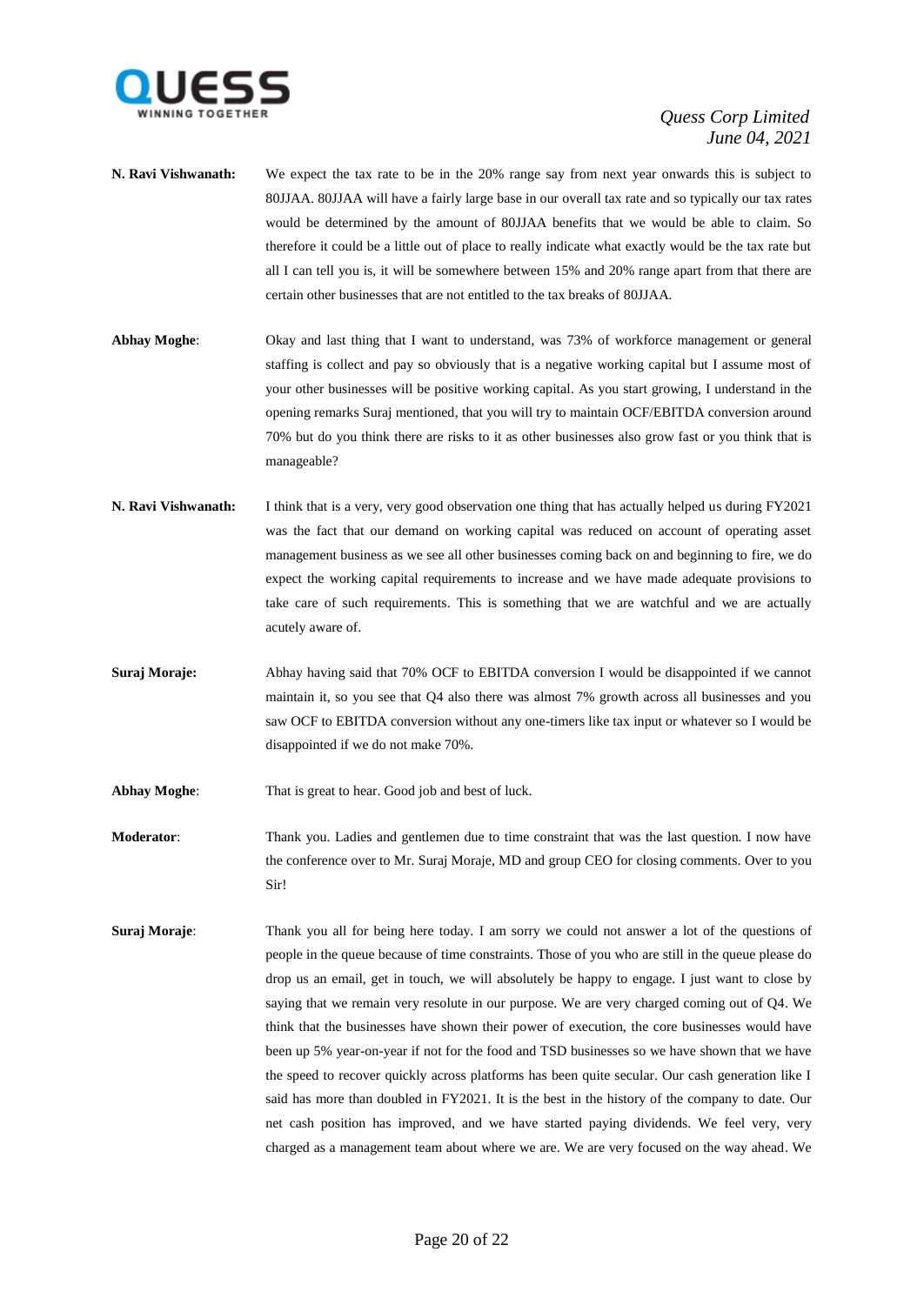

thank you for your support and thank you for your time on the call today. I wish you all good health, stay safe and let us get the economy going again. Thank you.

**Moderator**: Thank you. Ladies and gentlemen on behalf of IIFL Securities Limited that concludes this conference. We thank you all for joining us. You may now just connect your lines.

(This document has been edited for readability purpose)